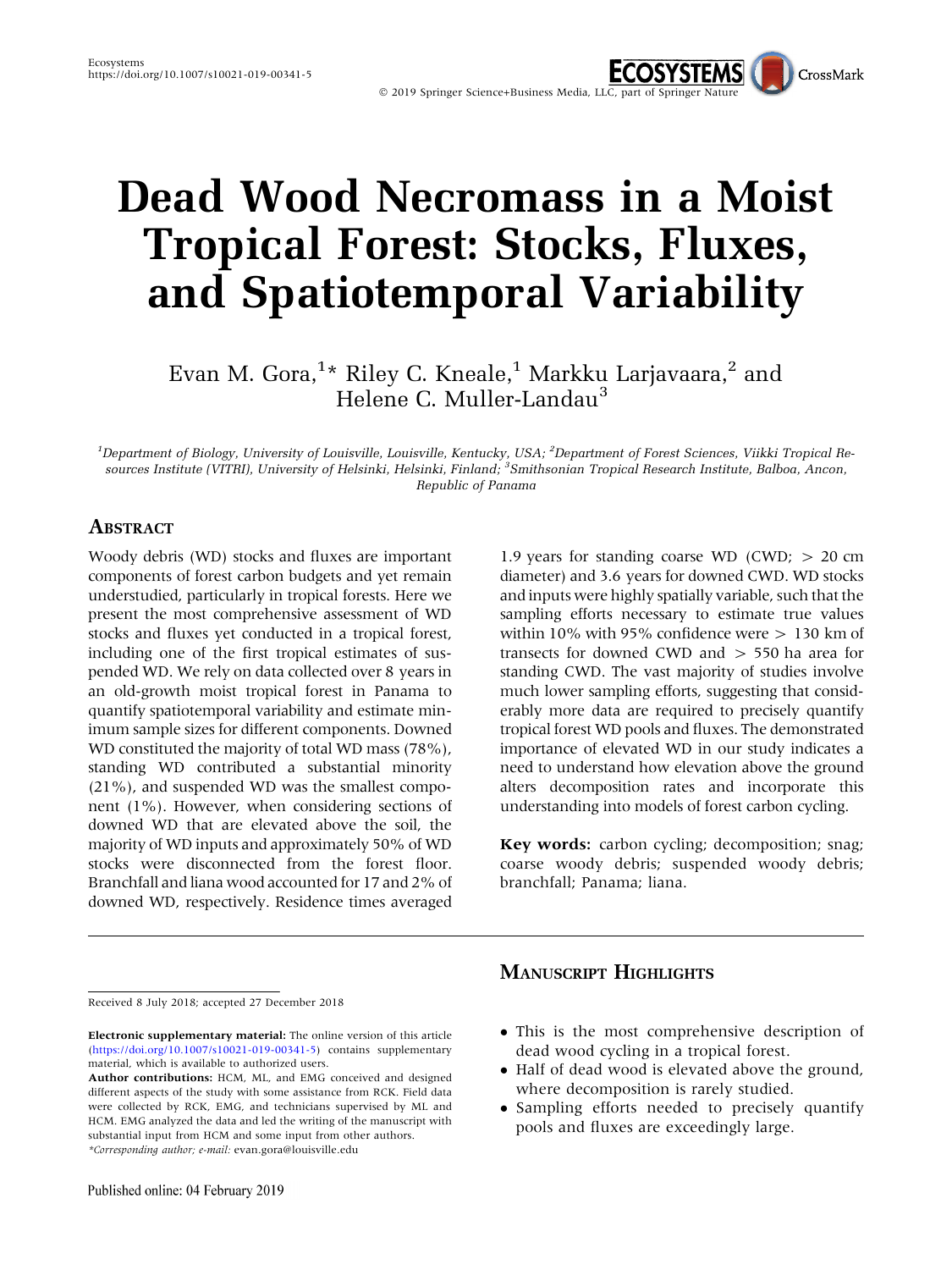## **INTRODUCTION**

Tropical forests are currently the largest terrestrial carbon sink (Pan and others [2011\)](#page-16-0) with most of their aboveground carbon stored in woody tissues. After wood dies, it serves a tremendous variety of ecological roles (reviewed by Harmon and others [1986\)](#page-15-0) and constitutes ca. 10–20% of aboveground carbon storage and total  $CO<sub>2</sub>$  emissions in mature forests (Harmon and Sexton [1996;](#page-15-0) Brown [1997](#page-14-0); Keller and others [2004;](#page-15-0) Palace and others [2007](#page-16-0), [2008;](#page-16-0) Malhi and others [2009;](#page-16-0) Anderson-Teixeira and others [2016](#page-14-0)). Although many aspects of woody debris (WD) cycling are well described (reviewed by Palace and others [2012\)](#page-16-0), individual studies often focus on specific WD stocks or fluxes with low sampling efforts and without capturing their relative contributions. Consequently, the spatial and temporal distribution of WD remains poorly understood, particularly in understudied tropical forests (Palace and others [2012\)](#page-16-0).

Woody debris is categorized by its size and location within a forest (Figure 1). Traditionally, WD is separated into three pools defined by location: (1) downed WD that is in contact with the ground, (2) standing WD composed of standing dead trees (snags), and (3) suspended WD that is suspended in or attached to living trees or lianas (Swift and others [1976](#page-16-0); Harmon and Sexton [1996](#page-15-0)). The majority of necromass is stored in large pieces of WD (coarse woody debris or CWD), and thus, most studies either exclusively monitor CWD or separately record fine woody debris (FWD; Harmon and others [1986](#page-15-0); Palace and others [2012](#page-16-0)). Downed WD is often greater than standing WD in mature forests, but the total amount of WD and its distribution among pools varies with stand age, forest structure, disturbance regime, management strategy, and climate (Janisch and Harmon [2002;](#page-15-0) Keller and others [2004](#page-15-0); Eaton and Lawrence [2006](#page-15-0); Sierra and others [2007](#page-16-0); Kissing and Powers [2010;](#page-15-0) Palace and others [2012;](#page-16-0) Iwashita and others [2013](#page-15-0); Gora and others [2014;](#page-15-0) Pfeifer and others [2015;](#page-16-0) Carlson and others [2017](#page-14-0)). The few comprehensive studies of suspended woody debris—primarily conducted in temperate forests—suggest that this pool can be comparable to or even greater than downed or standing WD pools (Ovington and Madgwick [1959](#page-16-0); Christensen [1977](#page-14-0), but see Swift and others [1976](#page-16-0)). However, suspended WD is rarely quantified in tropical forests (Maass and others [2002\)](#page-15-0) and, to our knowledge, never examined at large scales.

The categorization of WD into these three pools is based on methodological rather than functional differences, such as decomposition rate. Downed



Figure 1. The major pools and fluxes of woody debris as it cycles from living woody tissues to carbon dioxide and/ or soil organic matter. Within each pool (standing, suspended, and downed), WD is separated into coarse and fine woody debris to represent how it is recorded. Filled black arrows indicate fluxes in and out of dead WD pools, whereas unfilled white arrows represent fluxes among pools of dead woody debris. Arrows and boxes are not scaled to represent the magnitude of fluxes and pools.

WD decomposes more rapidly than standing and suspended WD (Fasth and others [2011;](#page-15-0) Song and others [2017\)](#page-16-0), whereas it is likely that standing and suspended WD decompose similarly (Swift and others [1976](#page-16-0)). Even among pieces of downed WD, those that are mostly elevated above the soil decompose ca. 40% slower than those with more soil contact (Přívětivý and others [2016\)](#page-16-0). The elevated sections of downed WD pieces (that is, sections that do not contact the ground; hereafter elevated WD; Figure S1) experience different microclimate conditions, available nutrients, and fungal colonization patterns than sections of the same piece that contact the ground (Boddy and others [2009\)](#page-14-0). These differences in abiotic conditions and decomposer community composition (Boddy [2001\)](#page-14-0) are associated with different rates of decomposition (Boddy and others [1989](#page-14-0); van der Wal and others [2015](#page-16-0); Oberle and others [2017](#page-16-0)). Consequently, more functionally relevant categorizations of WD might differentiate pools based on whether a piece or section of WD directly contacts the forest floor.

As for the sources of WD, the relative contributions of different WD inputs reflect important aspects of forest carbon cycling. Each piece of downed WD is initially input from treefalls, branchfalls, or lianas, yet these distinct inputs are not typically distinguished from one another. Estimates of the proportion of inputs from branchfall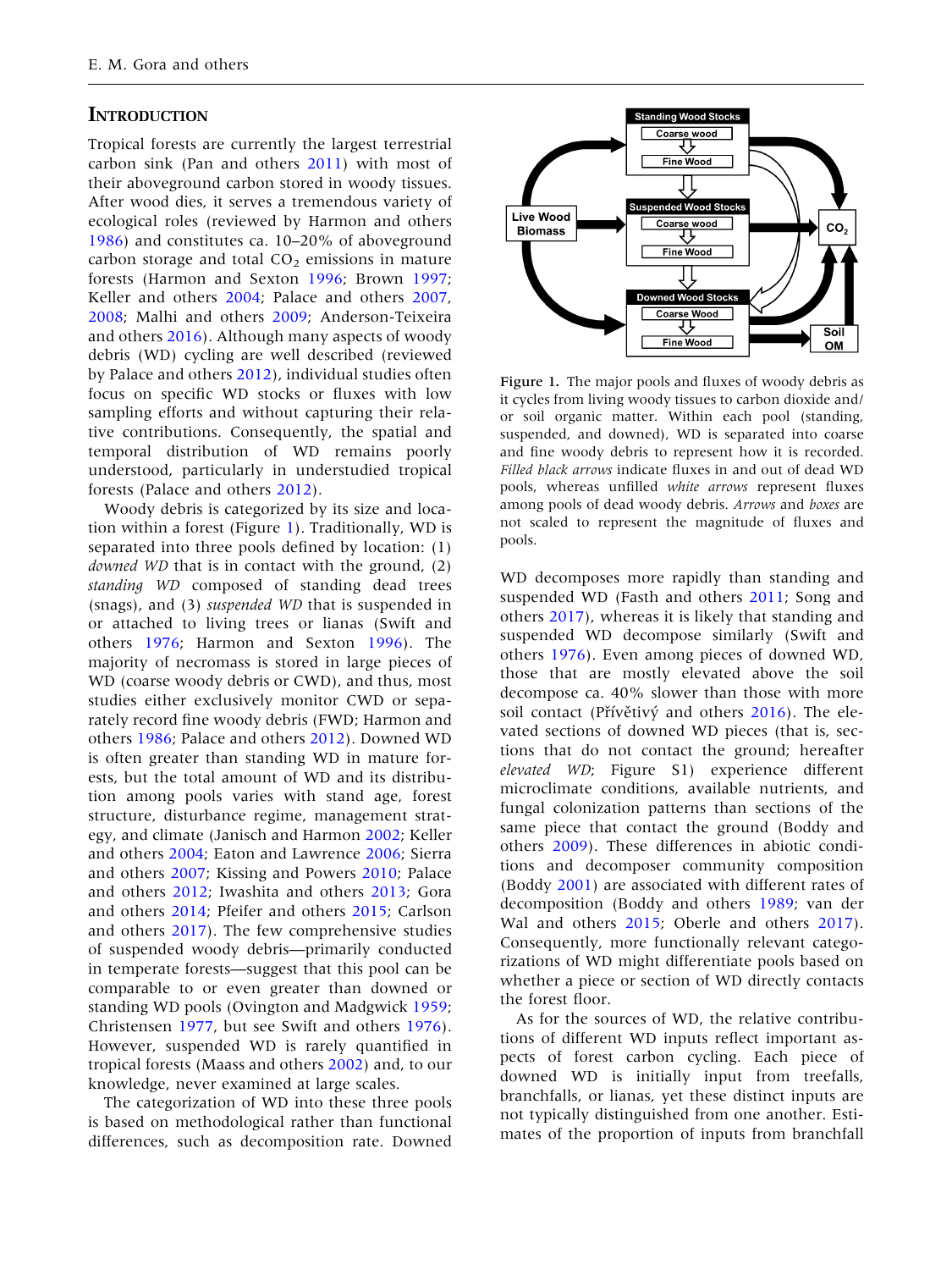are rare (Chave and others [2003;](#page-14-0) Palace and others [2008;](#page-16-0) Gurdak and others [2014](#page-15-0); Marvin and Asner [2016\)](#page-16-0), even though the proportion of tree biomass lost to branchfall is—or at least should be—an important parameter in carbon cycle models of forest vegetation (Clark and others [2001;](#page-14-0) Malhi and others [2011](#page-16-0); Cleveland and others [2015;](#page-15-0) Doughty and others [2015](#page-15-0); Marvin and Asner [2016](#page-16-0)). Branchfall is commonly omitted from tree mortality-based estimates of WD inputs (Chambers and others [2000;](#page-14-0) Meakem and others [2017\)](#page-16-0), and these estimates inherently underestimate necromass production (Palace and others [2008\)](#page-16-0). Lianas compose a small fraction of standing biomass (van der Heijden and others [2013\)](#page-16-0), but their contributions to necromass pools and fluxes remain unknown. Lianas have relatively more vascular tissue and less recalcitrant structural tissue than similar diameter trees (Baas and others [2004](#page-14-0)), and thus, liana wood is expected to decompose more rapidly than branch and trunk wood from trees (Harmon and others [1986\)](#page-15-0). If liana abundance is increasing (Schnitzer and Bongers [2011\)](#page-16-0), then the reduced size and persistence of liana WD relative to tree WD will magnify the effects of lianas in reducing forest carbon stocks (van der Heijden and others [2015\)](#page-16-0).

Woody debris stocks and fluxes are highly variable in space and time, and quantifying patterns of WD aggregation and variation is necessary to understand WD dynamics and develop proper sampling procedures. In general, WD stocks and inputs are spatially aggregated at small scales (< 50 m, Woldendorp and others [2004](#page-16-0)) and highly variable in space and time, reflecting the rarity (and importance) of the large tree mortality and large branch mortality events that contribute the vast majority of WD (Palace and others [2008](#page-16-0)). Even within a single European forest, CWD volume differed by eightfold  $(49-402 \text{ m}^3 \text{ ha}^{-1})$  between nearby 1-ha plots characterized by similar management history and as being a single forest type (Král and others [2010](#page-15-0)). Similarly, CWD stocks and inputs differ by more than 20-fold (4.8– 102.1 Mg ha<sup>-1</sup>) among undisturbed moist tropical forests (Palace and others [2012\)](#page-16-0). Accordingly, accurate estimates of necromass require spatially and temporally extensive sampling to characterize the range of possible inputs and stocks, as well as their relative frequencies.

Here, we provide a comprehensive inventory of wood necromass in a lowland tropical forest, with a focus on poorly quantified aspects of woody debris stocks and fluxes and their spatiotemporal varia-

tion. We quantified not only the downed and standing pools, but also the suspended woody debris pool. We estimated the proportion of downed WD that is elevated and how this proportion changes during decomposition. We measured the proportion of downed WD input from treefalls versus branchfalls, along with the relative contributions of branch, trunk, and liana wood. We calculated the sampling efforts necessary to estimate each stock and flux described here to within 10% of the true value with 95% confidence. Using a large-scale and long-term (2009–2016) dataset, we evaluated spatial and temporal patterns of CWD variation and aggregation. Finally, we estimated the residence time of downed and standing CWD using a steady-state model and by averaging measured decomposition rates of individual CWD pieces.

#### **METHODS**

#### Study Site

Field work was conducted in a mature, moist lowland tropical forest on Barro Colorado Island (BCI) in central Panama  $(9.152\text{°N}, 79.847\text{°W})$ ; Hubbell and Foster [1983](#page-15-0)). The forest has an average annual temperature of  $26^{\circ}$ C (2000–2017), mean annual rainfall of 2650 mm (2000–2017), and a 4-month dry season (January–April, < 100 mm monthly rainfall; Paton [2017\)](#page-16-0). Leigh ([1999\)](#page-15-0) provides a detailed description of this forest.

We estimated woody debris (WD) stocks, fluxes, and variability using line-intercept sampling for downed WD and area-based sampling for standing and suspended WD (Table [1;](#page-3-0) Rice and others [2004](#page-16-0); Palace and others [2008\)](#page-16-0). Most of our measurements were performed within a large 50-ha forest dynamics plot either along long transects spanning the length of the plot or in 100 40  $\times$  40 m subplots (the subplots are hereafter referred to as dynamics plots because they were used to track CWD dynamics; Figure [2;](#page-4-0) Anderson-Teixeira and others [2015\)](#page-14-0). Coarse and fine WD (that is, WD with diameters  $> 20$  cm or  $< 20$  cm, respectively) were recorded separately in all cases. The minimum diameter for fine woody debris varied depending on the pool: For downed WD it was 2 cm where it crossed the transect; for standing WD it was 2 cm at 1.3 m height; and for suspended WD it was 5 cm at its largest end.

For simplicity, we describe the methodological approaches used in this study separately for each WD pool and measurement protocol in the fol-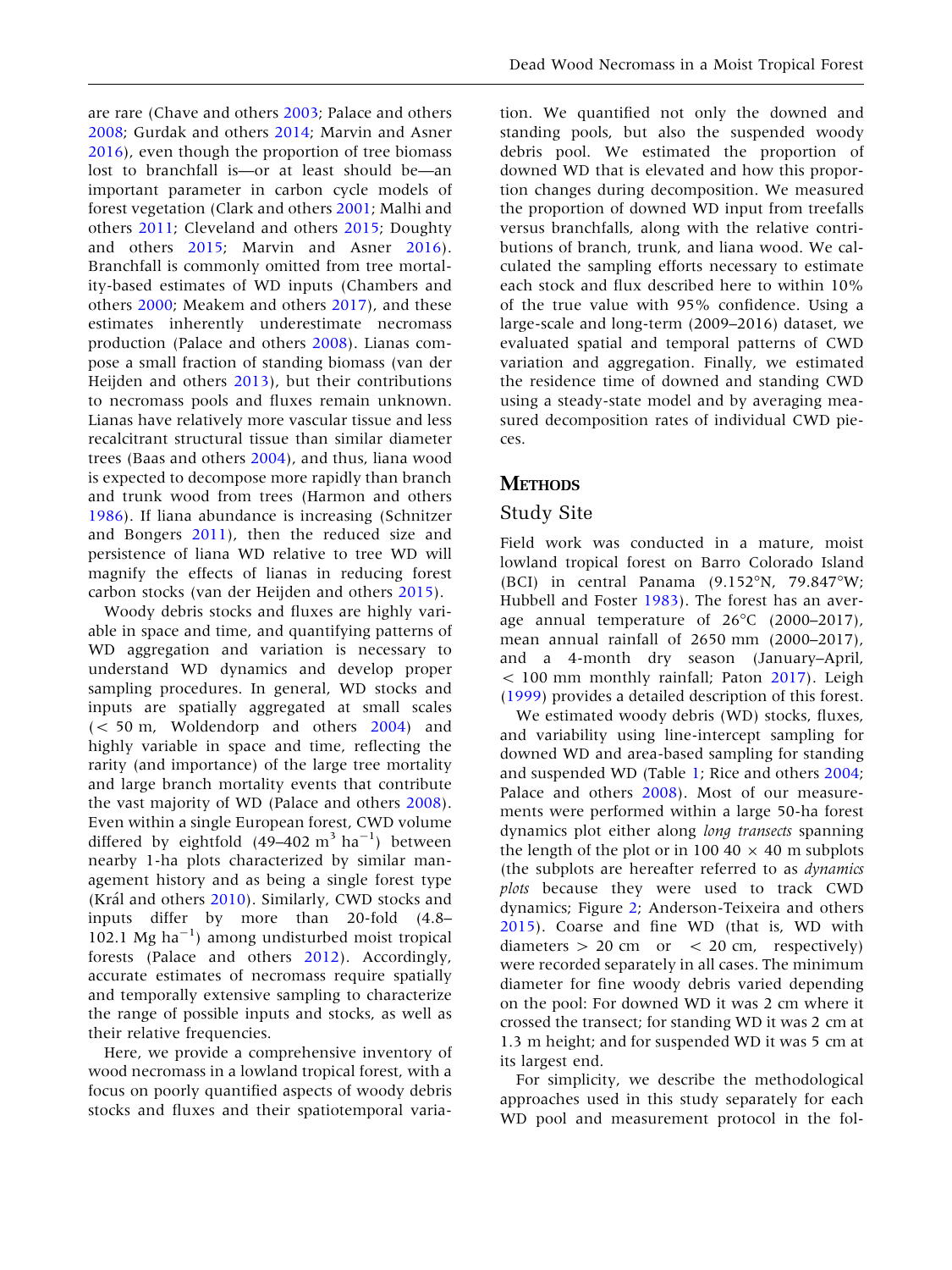| Woody debris<br>pool | Sampling method             | Diameter<br>range        | Sampling effort<br>(per year) | Years sampled   | Sampling design                                                                               | Density estimate               | Total WD<br>pieces |
|----------------------|-----------------------------|--------------------------|-------------------------------|-----------------|-----------------------------------------------------------------------------------------------|--------------------------------|--------------------|
| Standing WD          | Dynamics plots              | $> 20$ cm                | $16$ ha                       | 2009, 2010-2016 | 100 plots of 40 $\times$ 40 m, sub-<br>sampled every $10 \times 10$ m                         | Penetrometer                   | 855                |
|                      |                             | $2-20$ cm                | $0.79$ ha                     | 2009, 2010-2016 | 100 plots of 5 m radius cen-<br>tered in the dynamics plots                                   | Mean only                      | 97                 |
|                      | Suspended WD Dynamics plots | $> 20$ cm                | 2 ha                          | 2015            | 200 plots of $10 \times 10$ m, in                                                             | Mean only                      | 22                 |
|                      |                             | $5-20$ cm                |                               |                 | each corner of 50 dynamics<br>plots                                                           |                                | 234                |
| Downed WD            | Dynamics plot<br>transects  | $> 20$ cm                | $16 \text{ km}$               | 2009, 2010-2016 | 400 perpendicular transects of Penetrometer<br>40 m, subsampled every<br>10 <sub>m</sub>      |                                | 1766               |
|                      | Long transects              | $> 20$ cm                | 8 km                          | 2010            | 16 transects of 500 m, sub-<br>sampled every 20 m                                             | Penetrometer,<br>Disk sampling | 137                |
|                      |                             |                          | 8.5 km                        | 2014            |                                                                                               | Penetrometer                   | 136                |
|                      |                             | $2 - 20$ cm              | $0.4 \text{ km}$              | 2010            | 400 transect sections of 1 m.<br>one in every 20 m of the<br>500-m transects                  | Disk sampling                  | 176                |
|                      |                             |                          | $0.45$ km                     | 2014            | 450 transect sections of 1 m.<br>one in every 20 m of the<br>500-m transects                  | Mean only                      | 161                |
|                      |                             | $> 10$ cm <sup>*/L</sup> | $15 \text{ km}$               | 2017            | 16 transects of 500 m and 7<br>perpendicular transects of<br>1000 m, subsampled every<br>20 m | Mean only                      | 561                |
|                      |                             | $< 10$ cm <sup>*/L</sup> | $0.75$ km                     | 2017            | 750 transect sections of 1 m.<br>one in every 20 m of the<br>2017 long transects              | Mean only                      | 329                |
|                      | Short transects             | $> 10$ cm <sup>*</sup>   | 3.3 km                        | 2015            | 100-m transects haphazardly<br>distributed across BCI                                         | Penetrometer                   | 177                |

<span id="page-3-0"></span>

|  |  |  | Table 1. Key Characteristics of the Field Datasets Analyzed Here |  |  |  |  |  |
|--|--|--|------------------------------------------------------------------|--|--|--|--|--|
|--|--|--|------------------------------------------------------------------|--|--|--|--|--|

Elevated WD denotes whether we recorded the proportion of downed WD that did not directly contact the forest floor. The diameter range is for the diameter at the intersection with the transect in the case of downed WD, the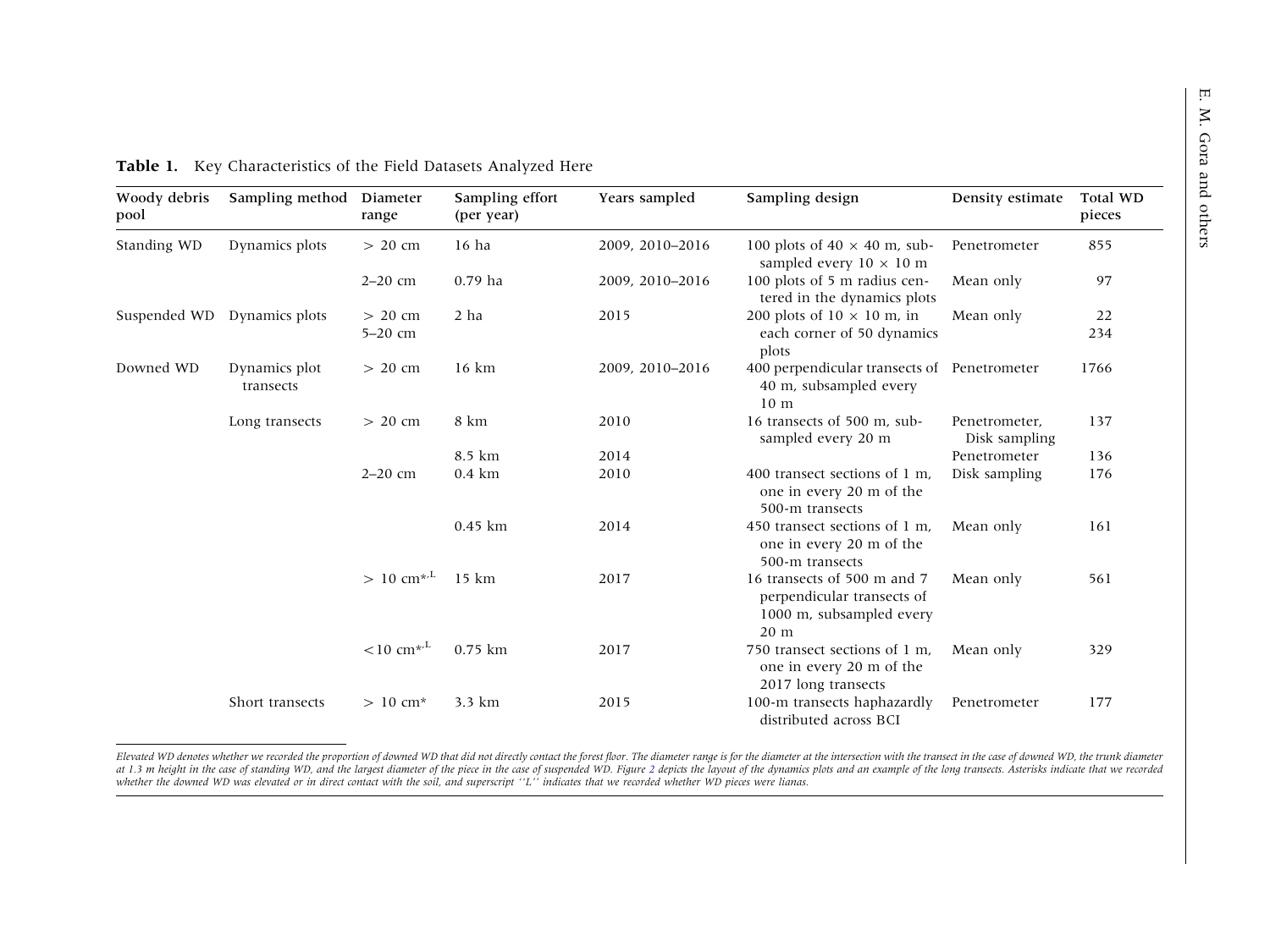<span id="page-4-0"></span>

Figure 2. The layout of each dynamics plot (A) and an example of the long transects surveys (B). As for the  $40 \times 40$  m plot in **A**, dashed lines represent transects for monitoring downed CWD. Diagonally hashed squares represent subplots for quantifying suspended WD volume (area =  $100 \text{ m}^2$ ), whereas the *circular cross*hashed area represents the subplot for recording standing FWD (area = 78.5 m<sup>2</sup>). Standing CWD was recorded throughout the entire  $40 \times 40$  m plot (area =  $1600 \text{ m}^2$ ). As for **B**, the *rectangle* represents the 50-ha forest dynamics plot and the *dashed lines* depict transects from the 2010 long transects surveys. Surveys in 2014 were similar in orientation, but offset by 10 m. The north-to-south transects in 2017 were also accompanied by transects running west to east.

lowing order: (1) we developed a photogrammetry technique to quantify suspended WD, (2) we quantified downed WD along the long transects and along 40-m transects in the dynamics plots, and (3) we monitored standing WD in the dynamics plots (Table [1](#page-3-0)). We also recorded the proportion of downed WD volume that does not directly contact the soil (referred to as elevated WD) along long transects in 2017 and 100-m transects distributed across BCI in 2015. We report estimates of WD stocks and fluxes separately for each component and dataset (Table [1](#page-3-0)).

## Photogrammetry of Suspended and Attached Woody Debris

We combined photogrammetry and methods typical of downed woody debris studies to estimate the volume of suspended woody debris in  $10 \times 10$  m subplots located in each corner of 50 dynamics plots (200 total subplots; Table [1](#page-3-0), Figure 2; see Supplementary methods). In addition to fully suspended WD, a minority of this pool exhibits minor contact with the forest floor, but was not typically included in our surveys of downed WD. Specifically, this WD was classified as suspended rather than downed if it did not contact the ground with at least three branches or a section of its main stem. We used Newton's formula to estimate the volume of suspended wood:

$$
V = l * \frac{(A_{e1} + 4 * A_m + A_{e2})}{6} \tag{1}
$$

where *V* is volume (m<sup>3</sup>), *A* is area (m<sup>2</sup>) at each end  $(e_1, e_2)$  and at the midpoint  $\binom{m}{m}$  of the woody debris, and  $l$  is the length of the woody debris (m, Harmon and Sexton [1996\)](#page-15-0). We chose to use Newton's formula rather than other approaches (for example, the frustum of a cone; Baker and others [2007](#page-14-0)) because it more precisely captures the irregular shape of decomposing WD (Harmon and Sexton [1996\)](#page-15-0). We measured suspended WD if it was located in the crown or in resident lianas of any tree with more than half of its basal area inside the  $10 \times 10$  m subplot (Table [1,](#page-3-0) Figure 2). To improve accuracy for irregular branches, we separately measured the diameters and length of each approximately linear subsection. For small terminal branches  $(N = 30)$  of these WD pieces, we measured their basal diameter and estimated their volume as cones  $[\pi r^2 \frac{l}{3}]$ , where r is the basal radius (m) and  $l$  is the branch length (m)]. In the small minority of cases in which the suspended woody debris was within reach of the ground, we took measurements by hand. In other cases, we estimated dimensions using a combination of photographs and laser-based distance measurements (that is, photogrammetry; Supplementary Methods; Wolf and Dewitt [2000](#page-16-0)). We confirmed the accuracy and precision of this approach in comparison with direct measurements by hand (Supplementary Methods). We note that WD pieces within reach of the forest floor are sometimes recorded as downed WD (Pfeifer and others [2015](#page-16-0)); however, 79% of the suspended WD pieces measured in this study were not accessible from the ground and therefore would have been not included in other such studies.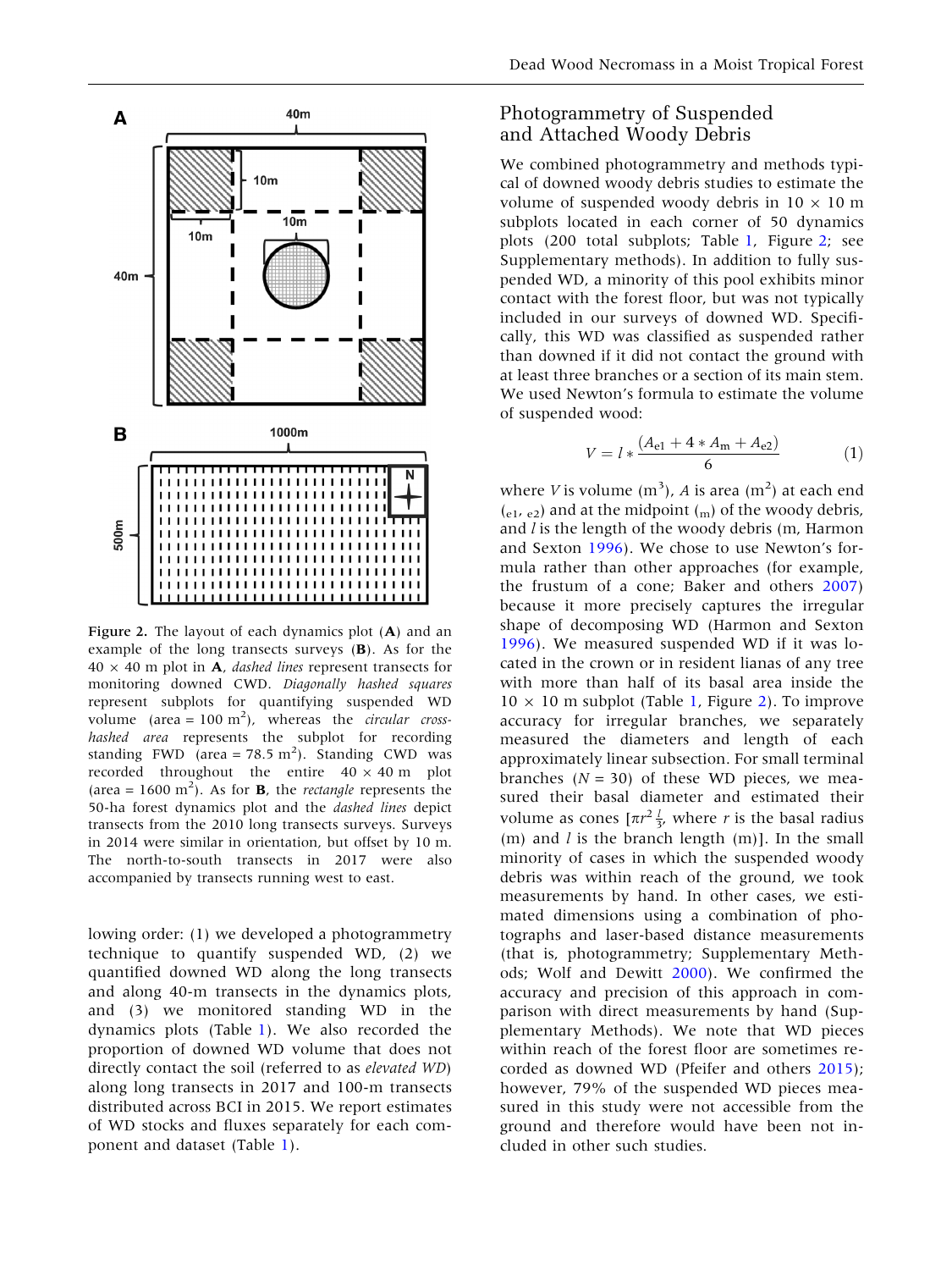We estimated branch length using angle and distance measurements. Using the same laser as above, we measured distance to both ends of the branch or branch subsection and estimated the angle between the two measurements using a protractor and plumb line. We then calculated branch length using the law of cosines (Supplementary Methods).

# Downed Woody Debris: Long Transects

We used line-intercept sampling to quantify downed woody debris and distinguish its major components (Table [1,](#page-3-0) Figure [2](#page-4-0)). To estimate total stocks, we measured FWD and CWD pieces that intersected long transects (500 m) running north to south in the 50-ha dynamics plot during 2010 and 2014, and both north to south (500-m transects) and east to west (1-km transects) during 2017 (Figure [2\)](#page-4-0). These transects were divided into 20-m transect subsections, and FWD was recorded only in the first 1 m of each subsection. For each piece of woody debris encountered, we recorded its diameter orthogonally to its longitudinal axis and centered around the intersection with the transect. To estimate wood mass, we performed destructive sampling of woody debris in 2010 to quantify wood density (as oven-dry mass;  $q$  of dry mass per cm<sup>3</sup> of fresh volume) and described the relationship between real density and penetration with a dynamic penetrometer (see SI Methods). During 2010 and 2014, we estimated density in the field using a dynamic penetrometer (Larjavaara and Muller-Landau [2010\)](#page-15-0), and in 2017 we estimated necromass using average density from the 2010 surveys (Table [1](#page-3-0)). In 2017, we categorized downed CWD along three dimensions: (1) elevated above the soil (that is, elevated WD; Figure S1) or in direct contact with soil, (2) originating from a branchfall or treefall, and (3) constituting trunk wood, branch wood, or liana wood.

# Downed Woody Debris: Dynamics Plots

To quantify stocks, inputs, outputs, and spatiotemporal variability of downed CWD, we performed line-intercept sampling along the four 40-m transects within each of the 100 dynamics plot (Table [1](#page-3-0); Figure [2\)](#page-4-0). These transects were surveyed from 2009 to 2016 (excluding 2011), and each piece of woody debris encountered was uniquely tagged and assigned a transect subsection (10 m) identification number. Diameter and penetrometer-estimated density were recorded yearly for all pieces of CWD with diameters greater than 20 cm. We only estimated CWD inputs when CWD also was surveyed in the previous year (2010 and 2013– 2016). In 2015 and 2016, we recorded whether new pieces of CWD were input via branchfall or treefall and whether the treefall inputs were composed of branch wood or trunk wood.

# Downed Woody Debris: Estimates

We integrated over the cross-sectional area or mass encountered to obtain volume or mass, respectively, of woody debris per area of ground (Warren and Olsen [1964](#page-16-0); Larjavaara and Muller-Landau [2011\)](#page-15-0). For unidirectional transects (that is, 2010 and 2014 long transects), we divided cross-sectional mass (or cross-sectional area) by the sine of the angle between the longitudinal axis of the piece of WD and the transect itself to account for the orientation of diameter measurements relative to the piece of CWD rather than the transect itself. For bidirectional transects (dynamics plots and 2017 long transects), we multiplied sample cross-sectional mass and cross-sectional area by the random angle correction factor  $(\pi/2)$ . We then summed angle-corrected cross-sectional mass and cross-sectional area across all samples, and divided by total transect length.

# Downed Woody Debris: Short Transects

In addition to the 2017 long transects, we also quantified the proportion of downed WD elevated above the forest floor (that is, elevated WD; Figure S1) using 33 short transects in 2015 (100 m; Table [1](#page-3-0)). These transects began every 200 m along the trail system on BCI and ran orthogonally to the trails themselves, thus sampling the entire landscape of the island. By contrast, the 50-ha forest dynamics plot is located in large part on a plateau and is unrepresentative of the larger landscape in its topography (Johnsson and Stallard [1989](#page-15-0)). This difference matters because the proportion of elevated WD is affected by local topography (Přívětivý and others [2016\)](#page-16-0). We classified each piece of WD into one of five decomposition classes (Harmon and others [1995](#page-15-0)), measured its average cross-sectional area (that is, volume over length), and evaluated the proportion of elevated WD across the entirety of each piece of WD encountered (Figure S1). Volume of each subsection was measured using equation [\(1](#page-4-0)). We then took a weighted average of the elevated proportion of WD over pieces, weighting by average cross-sectional area, to estimate total elevated proportion of WD at the forest scale. We tested for differences in the proportion of elevated wood per piece of downed woody debris among decomposition classes using ANOVA. When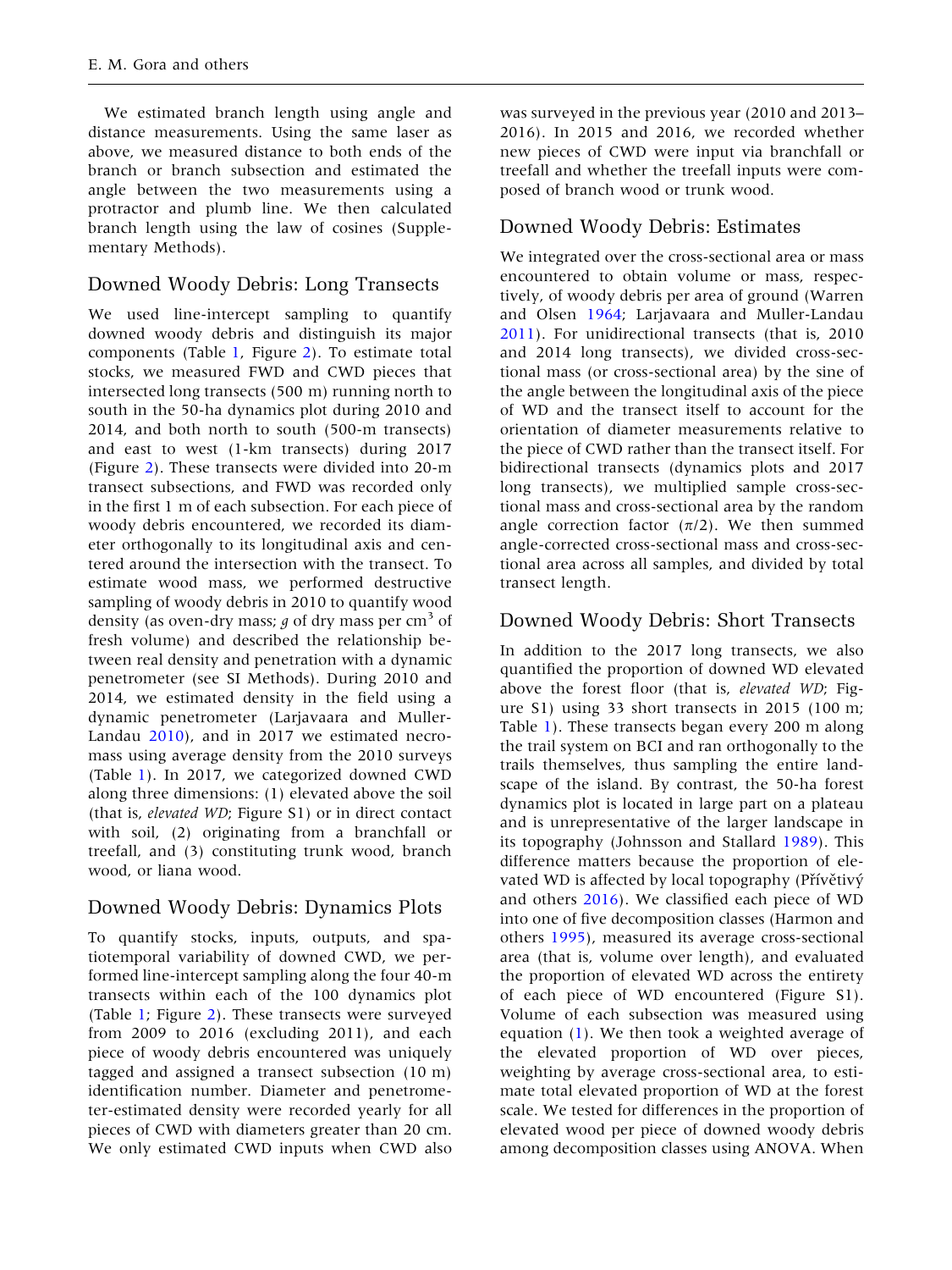possible, we performed paired penetrometer measurements of adjacent WD subsections that were elevated or in direct contact with the forest floor  $(N = 78)$ . We compared penetrometer penetration and estimated density of adjacent downed and elevated sections of downed CWD using paired t tests.

## Standing Woody Debris

We censused standing CWD in the entire area of the dynamics plots from 2009 to 2016 (excluding 2011). We estimated CWD stocks each year, and we estimated inputs when standing CWD also was surveyed in the previous year (2010 and 2013–2016). Standing CWD was defined as standing WD with a DBH (diameter at breast height, that is, 1.3 m height) above 20 cm. We measured the height, penetration using dynamic penetrometer, and DBH of each tree. For buttressed trees, we estimated the equivalent diameter at 1.3 m height using a taper function (Cushman and others [2014\)](#page-15-0). Previous work suggested the relationship between penetration and wood density was the same for standing and downed CWD (Larjavaara and Muller-Landau [2010\)](#page-15-0), and thus, we estimated density with the density–penetration relationship described with destructive sampling in 2010. These individualized density estimates were used to calculate necromass.

We estimated volume differently for relatively intact and mostly decomposed snags. We qualitatively recorded whether standing CWD retained few  $(< 10\%$  of branches), some  $(10-90\%$  of branches), or nearly all  $(> 90\%)$  of its branches. For standing CWD with some or all of its crown, we estimated necromass using an environment-specific biomass function (Chave and others [2014\)](#page-14-0):

$$
AGB = e^{-1.803 - 0.976*E + 0.976*ln(\rho) + 2.673*ln(D) - 0.0299 [ln(D)2]} (2)
$$

where AGB is aboveground biomass  $(kg)$ , E is a region-specific environmental parameter  $(E = 0.0561$  for BCI), *D* is DBH (m), and  $\rho$  is wood density ( $\text{kg m}^{-3}$ ). We assumed that biomass equaled necromass for trees with intact crowns. For trees with part of their crown missing, we estimated that 50% of branches were lost and, because branch wood is approximately 25% of total biomass, we estimated necromass as 87.5% of original biomass (Falster and others [2015\)](#page-15-0). For standing CWD that lacked branches, we used a taper function to estimate diameter at the top of the remaining trunk (Cushman and others [2014\)](#page-15-0) and approximated volume as a truncated cone.

We quantified standing FWD in a 5-m-radius subplot  $(78.5 \text{ m}^2)$  centered within each dynamics plot (100 plots; Table [1\)](#page-3-0). We recorded DBH and height for standing FWD and estimated volume using the same truncated cone approach described above. To estimate stocks and fluxes, standing and suspended woody debris volume and mass were summed across all samples, and divided by total area.

## Calculations of Fluxes, Stocks, and Sampling Efforts

CWD inputs and outputs were estimated from the yearly surveys of the dynamics plots. We estimated the mean residence time of CWD using a steadystate model; we divided the mean stocks (7 years of estimates) by the mean inputs (5 years of estimates). We then estimated the decomposition constant, k, as 1 divided by the residence time. Using the decomposition constant, we then recalculated estimates of the inputs to account for the mass and volume lost between when a sample entered the system and when it was first recorded, using the following equation based on instantaneous decomposition rates:

$$
V_{i,0} = V_{1,t} \frac{r}{1 - e^{-rt}} \tag{3}
$$

where  $V_{i,0}$  and  $V_{1,t}$  are the values (volume, mass, cross-sectional area, or cross-sectional mass) for sample  $i$  at the time it was input and the time it was recorded, respectively,  $t$  is time since the previous census (years—always "1" in our analyses), and  $r$  is the decomposition constant (year<sup>-1</sup>; see SI for derivation). We then iteratively recalculated the total inputs and the decomposition constant until the change in  $r$  was less than  $1\%$  of its total value.

We also calculated alternative estimates of residence times using changes in the mass and crosssectional mass of individual CWD pieces. For CWD pieces that still qualified as CWD in the subsequent census, we calculated absolute changes in their mass and volume and calculated the decomposition constant for each year using an exponential decay model (Supplementary methods). We averaged decomposition constants for pieces of CWD that were remeasured multiple times so that each piece of CWD was represented by a single decomposition constant. For CWD pieces that exited the CWD pool before the next census, we calculated minimum and maximum mass loss under several alternative assumptions about the remaining (unmeasured) mass and volume (Table S1). To account for differences in the size of CWD pieces, we weighted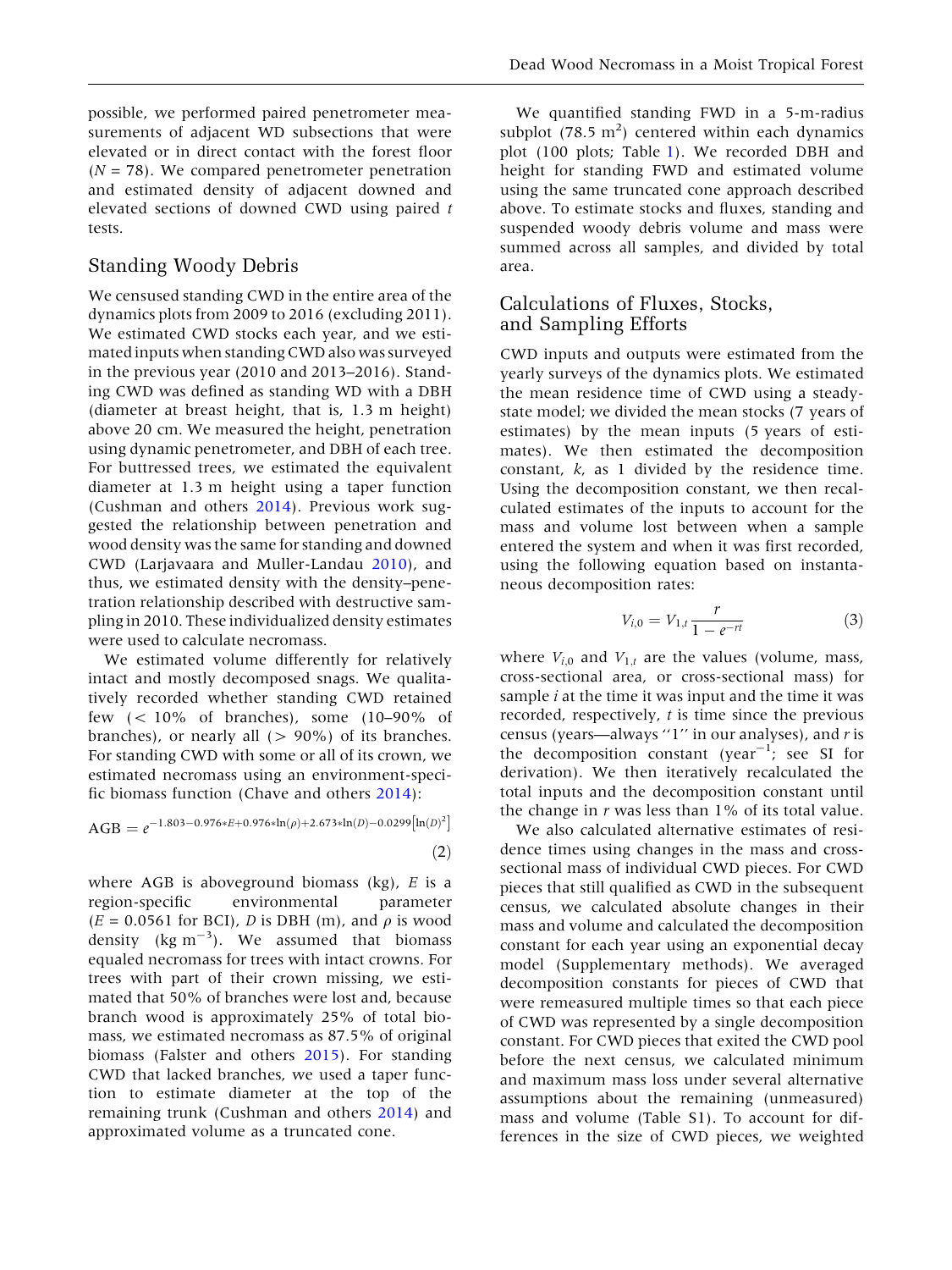decomposition constants by the cross-sectional mass and the mass (rescaled from 0 to 1) of each piece of downed and standing CWD, respectively.

For all stocks, fluxes, and proportions, we calculated confidence intervals by bootstrapping over spatial subsamples—either transect sections (10 or 20 m in length) or subplots  $(100 \text{ m}^2 \text{ each})$ . When individual density estimates were not available, we estimated oven-dry mass by multiplying final volume estimates by average dead wood density from the 2010 long transects  $(0.271 \text{ g cm}^{-3})$ ; see SI methods). We further calculated the sampling effort necessary to estimate pools and fluxes within 10% of the true value with 95% confidence given the observed variability. Specifically, we calculated the total transect length (km) or surveyed area (ha) that would meet these criteria from the observed coefficient of variation (Metcalfe and others [2008](#page-16-0); Supplementary methods).

# Analyses of Spatial and Temporal Autocorrelation

We tested for and quantified spatial autocorrelation in downed and standing CWD pools within and across our sampling units (transect sections and subplots, respectively). We generated separate omnidirectional semivariograms for mass, volume, and number of pieces of stocks and inputs of downed and standing CWD in the dynamics plots. We used each transect section (10 m) or quadrat  $(100 \text{ m}^2)$  as a separate data point and ran separate analyses for each year (R package GeoR). Semivariograms were calculated using 10-m bins and extending to 250 m, half the minimum dimension of the 50-ha plot. Because the data were generally overdispersed and included many zeros, we log  $(x + 1)$ -transformed mass and volume before creating semivariograms. To test for aggregation within our sampling units, we fit Poisson and negative binomial distributions to the distributions of standing and downed CWD pieces across samples (R package fitdistrplus). We used maximum likelihood estimation and compared fits of the Poisson and negative binomial distributions using AIC values (Delignette-Muller and Dutang [2015](#page-15-0)). CWD counts per quadrat or transect section will follow a Poisson distribution if individual pieces are independently distributed, and a negative binomial distribution if pieces are non-randomly clumped together. For the negative binomial distribution, the overdispersion ''size'' parameter characterizes the degree of non-random aggregation; smaller values of this parameter indicate greater aggregation. Finally, to evaluate the potential for temporal

autocorrelation in woody debris inputs, we tested if inputs were more likely in 10-m and 100- $m<sup>2</sup>$  subsamples that received inputs the year before using Fisher's exact tests (binomial tests).

All calculations and statistical analyses were performed in the R statistical environment (version 3.4, R Core Team [2017\)](#page-16-0).

# **RESULTS**

## Pools and Inputs of Woody Debris

The majority of wood mass was in CWD (that is, pieces with a diameter  $> 20$  cm) and stored in the downed WD pool (Figure [3\)](#page-8-0). Total WD  $(20.63 \text{ Mg ha}^{-1})$  was comprised of suspended woody debris (1.1%; 0.23 Mg ha<sup>-1</sup>), standing WD  $(20.9\%; 4.3 \text{ Mg ha}^{-1})$ , and downed WD (78%; 16.1 Mg ha $^{-1}$ ; Figure [3\)](#page-8-0). Nearly all pieces of suspended wood were FWD (91%), and suspended FWD volume was nearly three times greater than that of suspended CWD. By contrast, downed CWD mass was approximately three times greater than downed FWD mass, and the mass of standing CWD stocks was nearly 4000 times greater than that of standing FWD (Figure [3](#page-8-0), Tables S2 and S3). Considering all pools of WD, the majority of dead wood mass was stored in pieces of CWD (77%, Figure [3](#page-8-0)).

A large portion of downed WD greater than 10 cm diameter is elevated above the forest floor (Figure [4\)](#page-8-0). The 2017 long transects found that 23% (CI 14–34%) of downed WD stocks in the 50-ha plot were elevated above the forest floor, whereas the short transect surveys found 52% of downed WD stocks were elevated ( $N = 177$ , CI 46–57%) in other areas of the island. The actual proportion of elevated WD likely falls between these two estimates because of opposing biases. Specifically, the short transects overestimate the frequency of longer pieces of WD that tend to be more elevated, whereas the long transects sampled an area that lacks diverse topography and experiences heavy foot traffic that collapses elevated WD (Gora, pers. obs.; see Supplementary Information for more details). The proportion of elevated WD decreased with increasing decay stage  $(F_{4,172} = 14.51)$ ,  $p < 0.001$ ; Figure [4\)](#page-8-0), and the elevated sections decomposed more slowly. Penetrometer penetration was 250% deeper for downed sections of WD than for adjacent elevated sections of the same piece (15 vs. 6 mm per hit;  $t = 2.52$ ,  $df = 78$ ,  $p = 0.014$ ), suggesting that wood density was 11% higher in elevated WD  $(0.259 \text{ vs. } 0.232 \text{ g cm}^3)$ ;  $t = 4.09$ ,  $df = 78$ ,  $p < 0.001$ ). Combining elevated sections of downed WD with suspended and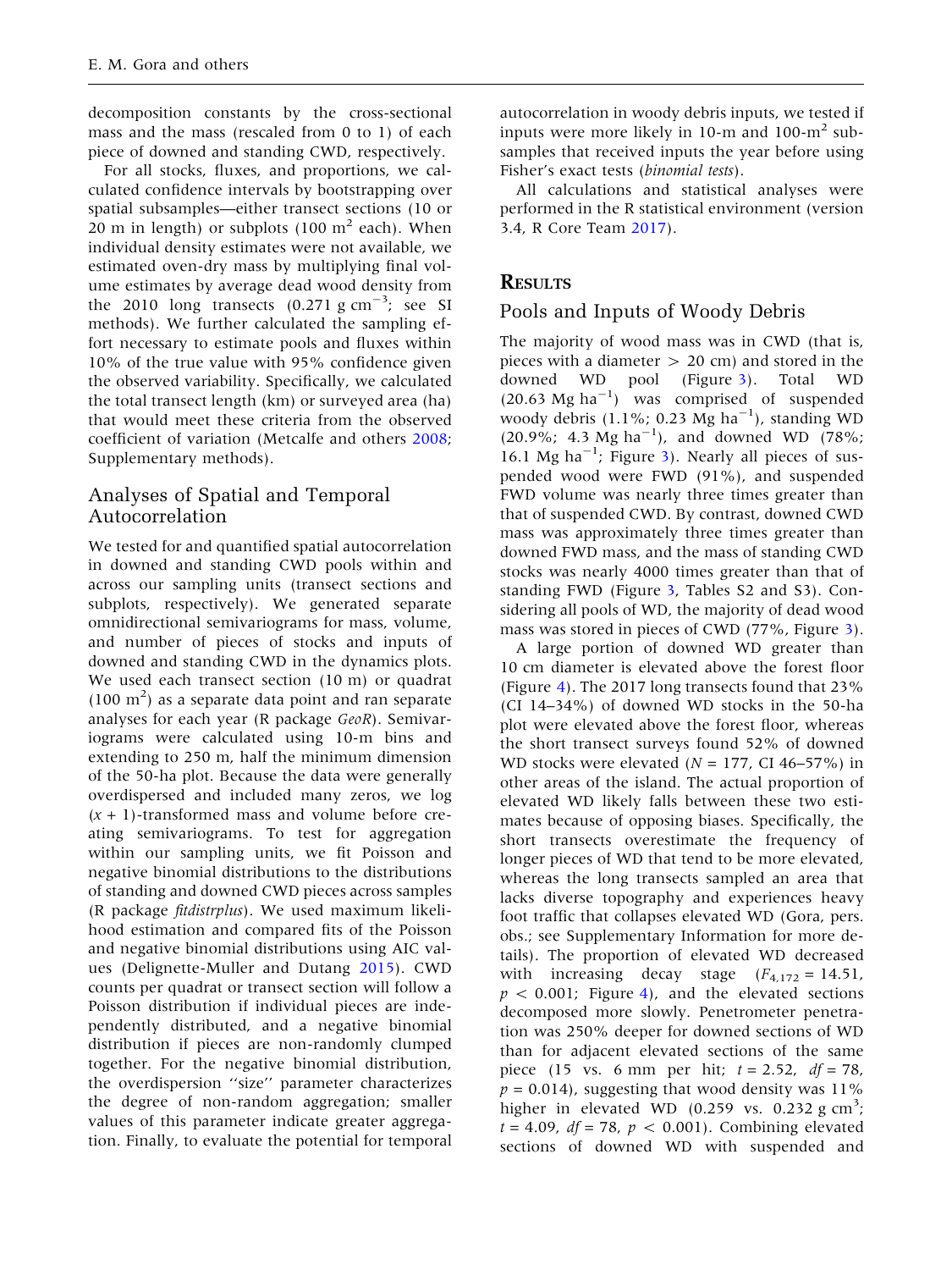<span id="page-8-0"></span>

Figure 3. The pools and fluxes of woody debris mass estimated in this study. Boxes are scaled to represent the relative mass of stocks in each pool (total WD stocks: 20.63 Mg ha<sup>-1</sup>). The aggregate totals of the downed and standing CWD ( $> 20$  cm diameter) inputs and outputs are depicted as *filled arrows*, but fluxes of FWD and suspended CWD are not shown here because they were not quantified in this study. The arrows are proportional to the estimated fluxes at the point where they enter and exit the CWD stocks; the rest of the *arrows* are merely scaled to the size of the relevant stock because these subfluxes were not separately quantified. Estimated downed and standing CWD mass are based on penetrometer estimates from the  $40 \times 40$  m plots, whereas the other estimates use average density and volume from the 2010 and 2014 long transects (downed FWD) or subplots within the  $40 \times 40$  m plots (standing FWD and all suspended WD).



Figure 4. A The percent of volume (mean  $\pm$  95% CI) in downed WD  $> 10$  cm diameter that was elevated above the forest floor within the 50-ha plot (2017 long transects) and across the entire island (2015 short transects). B The percent of volume (mean  $\pm$  95% CI) elevated above the forest floor within each decomposition class (higher numbers indicate more advanced decomposition) recorded along the 2015 short transects.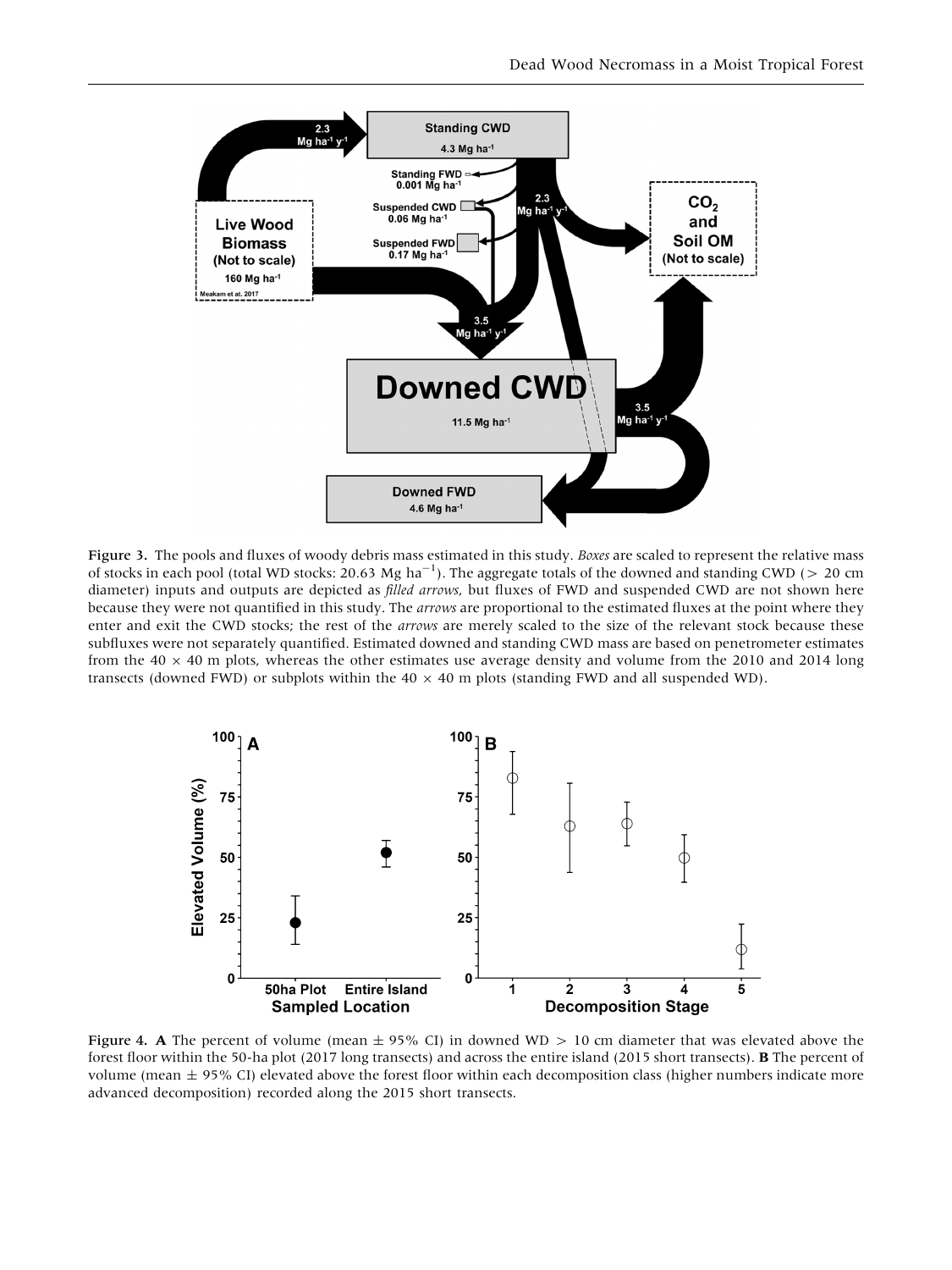standing pools shows that approximately half of WD stocks are not in contact with the forest floor (43% if assuming only 23% of downed stocks are elevated; 65% if assuming 52% elevated). An even higher proportion of WD begins decomposing above the forest floor given that elevated, suspended, and standing WD often transition to the downed WD pool. In the context of the standing and downed CWD inputs measured here (Figure [3\)](#page-8-0), this suggests that substantially more than 54% (or 71% if we assume 52% of WD is elevated) of total WD was input as elevated, standing, or suspended WD.

Branchfalls were responsible for only a small minority of downed WD inputs and stocks, and branch wood accounted for a minor portion of treefall WD (Tables S5–S6). Specifically, branchfalls accounted for 17% (CI 11–26%) of total downed WD stocks, but, because branchfalls are typically smaller pieces of WD, they were only 4%  $(3-6%)$  of downed CWD stocks and  $10%$   $(4-22%)$ of CWD inputs. Combining branch wood in treefalls with branchfalls, total branch wood accounted for 23% (CI 14–36%) of downed WD stocks and ca. 21% of CWD inputs (Table 2). Liana wood also was input into the downed WD pool, but it only contributed 2% (CI 2–4%) of total downed WD volume and liana wood was restricted almost entirely to FWD (12% of total FWD, CI 6–21%). Overall, 6% of WD stocks and 23% of WD inputs could not be classified as branchfall or treefall.

#### Aggregation and Spatiotemporal Variability of CWD

WD stocks and inputs had high spatial variability. For CWD, which accounts for the large majority of stocks and inputs, the coefficient of variation across 10-m and 100-m <sup>2</sup> sampling units ranged from 601 to 1580%, meaning the standard deviation was 6– 16 times greater than the mean (Table [3](#page-10-0)). This pattern was caused by rare, exceptionally large CWD pieces combined with a large majority of sampling units with no CWD (Figures S4–S5). Standing and downed CWD pieces were non-randomly distributed across sampling units, with the number of pieces encountered similarly or better fit by the negative binomial distribution than by the Poisson distribution in 13 of the 14 occasions that spatial aggregation was recorded (Table S7). However, we could not identify spatial structure in WD pools above the scale of our smallest sampling units  $(10 \text{ m and } 100 \text{ m}^2)$ , as demonstrated by semivariogram analyses (Figure S5) and further confirmed

| Inputs or<br>stocks | Year      | Woody debris pool<br>or inputs | Total volume<br>$(m^3 \text{ ha}^{-1})$ | Total WD<br>pieces | Treefall pieces<br>Ê | <b>Branchfall WD</b><br>(% of total) |                              | (% of treefall)<br>Branch wood |           |
|---------------------|-----------|--------------------------------|-----------------------------------------|--------------------|----------------------|--------------------------------------|------------------------------|--------------------------------|-----------|
|                     |           |                                |                                         | Ê                  |                      | Volume                               | Mass                         | Volume                         | Mass      |
| mputs               | 2015      | $> 20$ cm                      | 7.8(3.8, 12.9)                          |                    |                      | 18(5, 36)                            | 22(5, 46)                    | 5(1, 13)                       | 5(1, 11)  |
|                     | 2016      | $> 20$ cm                      | 1.5(4.4, 22.7)                          |                    |                      | 5(2, 15)                             | 6(2, 17)                     | 12(4, 35)                      | 16(4, 41) |
|                     | 2015-2016 | $> 20$ cm                      | 9.6(5.1, 16.0)                          | 119                |                      | 10(4, 22)                            | 13(4, 28)                    | 10(4, 20)                      | 12(5, 25) |
| Stocks              | 2017      | $2-10$ cm                      | 8.2(6.0, 10.6)                          | 236                | 25                   | 79 (70, 88)                          | $\stackrel{\triangle}{N}$    | 96 (95, 98)                    | N/A       |
|                     |           | $10 - 20$ cm                   | 5.2 $(4.2, 6.3)$                        | 303                | $\frac{45}{5}$       | 49 (45, 53)                          | N/A                          | 29 (24, 34)                    | N/A       |
|                     |           | $> 20$ cm                      | 31.0 (52.3, 87.6)                       | 231                | 198                  | 4(3, 6)                              | $\sum_{i=1}^{n}$             | 6(4, 8)                        | N/A       |
|                     |           | $> 2$ cm                       | 56.5(43.4, 103.0)                       | 770                | 368                  | 17(11, 26)                           | $\stackrel{\triangle}{\geq}$ | 7(4, 13)                       | N/A       |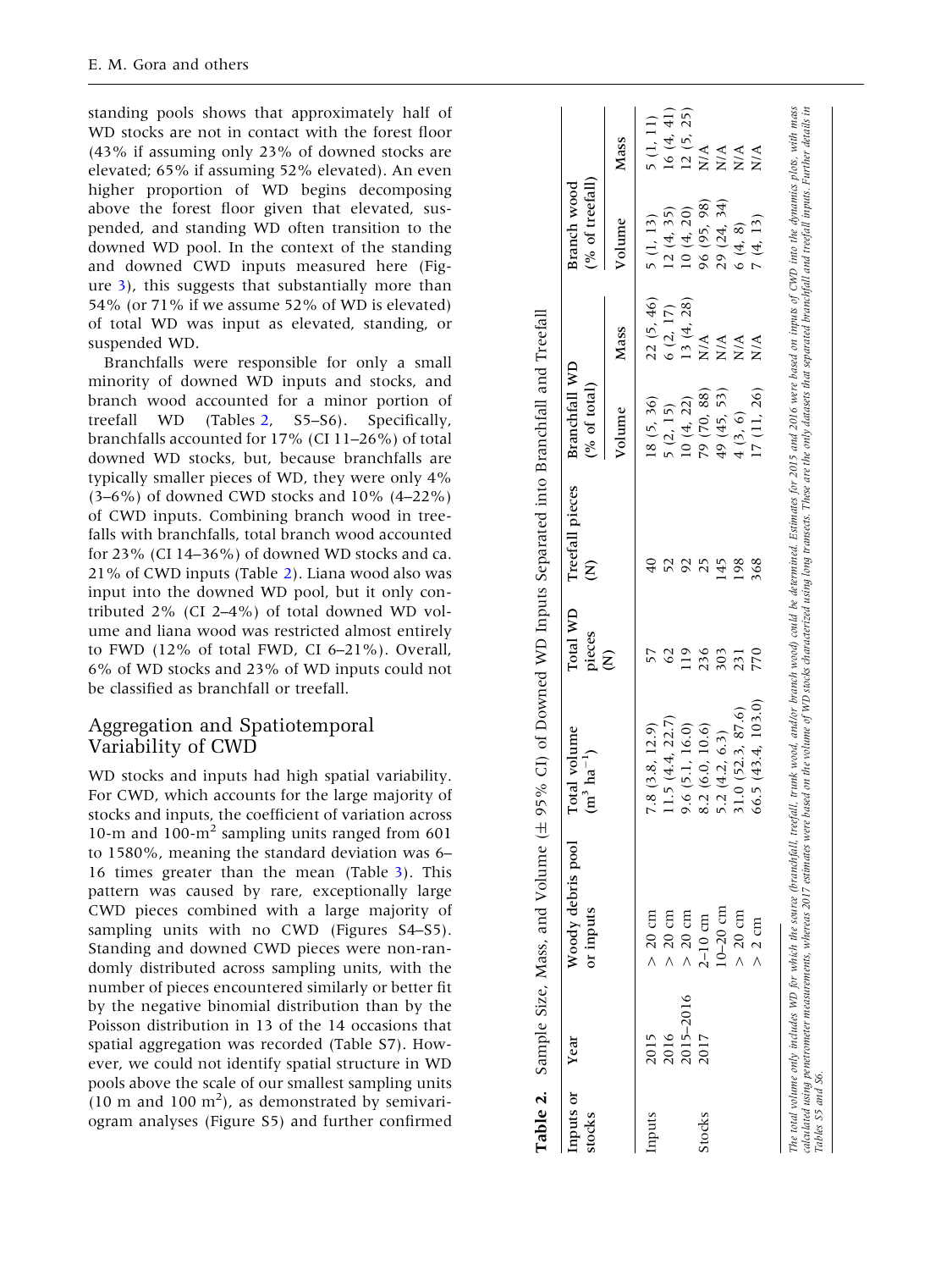| Estimate method (unit) Component |                         |                        | Sampling unit Total sampling Year(s)<br>effort |                         | Flux, stock,<br>or subpool | Coefficient of<br>variation $(%)$ | Required sampling<br>effort (km or ha) |
|----------------------------------|-------------------------|------------------------|------------------------------------------------|-------------------------|----------------------------|-----------------------------------|----------------------------------------|
| Transects (km)                   | Downed CWD<br>(> 20 cm) | 10 <sub>m</sub>        | 112 km                                         | 2009-2010.<br>2012-2016 | Stocks                     | 601 (468, 769)                    | 139 (84, 227)                          |
|                                  |                         |                        | 80 km                                          | 2010, 2013-2016         | Inputs                     | 1369 (554, 2308)                  | 720 (118, 2047)                        |
|                                  |                         |                        |                                                |                         | Outputs                    | 1683 (577, 3085)                  | 1088 (128, 3658)                       |
|                                  | Downed CWD              | 20 <sub>m</sub>        | 15 km                                          | 2017                    | Stocks                     | 693 (149, 1483)                   | 370 (17, 1695)                         |
|                                  | (> 10 cm)               |                        |                                                |                         | Suspended above soil       | 386 (255, 576)                    | 115 (50, 256)                          |
|                                  |                         |                        |                                                |                         | In contact with soil       | 889 (157, 2231)                   | 609 (19, 3836)                         |
|                                  |                         |                        |                                                |                         | Branchfall                 | 334 (239, 472)                    | 86 (44, 172)                           |
|                                  |                         |                        |                                                |                         | Treefall                   | 777 (165, 1760)                   | 465 (21, 2388)                         |
|                                  |                         |                        |                                                |                         | Liana wood                 | 2020 (0, 7673)                    | 3145 (0, 45,379)                       |
|                                  |                         |                        |                                                |                         | Trunk wood*                | 831 (157, 2041)                   | 532 (19, 3211)                         |
|                                  |                         |                        |                                                |                         | Branch wood*               | 631 (344, 1083)                   | 307 (91, 904)                          |
|                                  | Downed FWD              | 1 <sub>m</sub>         | $0.75$ km                                      | 2017                    | Stocks                     | 228 (161, 322)                    | 2(1, 4)                                |
|                                  | $(< 10 \text{ cm})$     |                        |                                                |                         | Branchfall                 | 322 (228, 426)                    | 4(2, 7)                                |
|                                  |                         |                        |                                                |                         | Treefall                   | 664 (360, 1258)                   | 17(5, 61)                              |
|                                  |                         |                        |                                                |                         | Liana wood                 | 789 (360, 1720)                   | 24(5, 114)                             |
|                                  |                         |                        |                                                |                         | Trunk wood*                | 738 (395, 1468)                   | 21(6, 83)                              |
|                                  |                         |                        |                                                |                         | Branch wood*               | 1610(0, 6490)                     | 100(0, 1625)                           |
| Plots $(ha)$                     | Standing CWD            | $100 \text{ m}^2$      | 112 ha                                         | 2009-2010.<br>2012-2016 | Stocks                     | 1210 (600, 1830)                  | 560 (139, 1280)                        |
|                                  |                         |                        | 80 ha                                          | 2010, 2013-2016         | Inputs                     | 1610 (840, 2670)                  | 956 (282, 2564)                        |
|                                  |                         |                        |                                                |                         | Outputs                    | 1580 (860, 2580)                  | 661 (149, 2009)                        |
|                                  | Standing FWD            | $78.5 \; \mathrm{m}^2$ | 0.785 ha                                       | 2010                    | Stocks                     | 450 (80, 1560)                    | 63(2, 756)                             |
|                                  | Suspended CWD           | $100 \text{ m}^2$      | $2$ ha                                         | 2015                    | Stocks                     | 410 (200, 890)                    | 64 (16, 308)                           |
|                                  | Suspended FWD           |                        |                                                |                         |                            | 180 (120, 260)                    | 12(6, 26)                              |

<span id="page-10-0"></span>**Table 3.** Sampling Effort Required to Estimate the Volume of WD Pools and Fluxes to Within 10% of the True Mean with 95% Confidence

We present values from the smallest sampling scale in cases where multiple scales were recorded. The coefficient of variation (CV, with 95% CI) is the standard deviation divided by the mean of total volume per sampling uni Asterisks indicate estimates of trunk wood and branch wood as <sup>a</sup> subset of treefalls (that is, excluding branchfalls).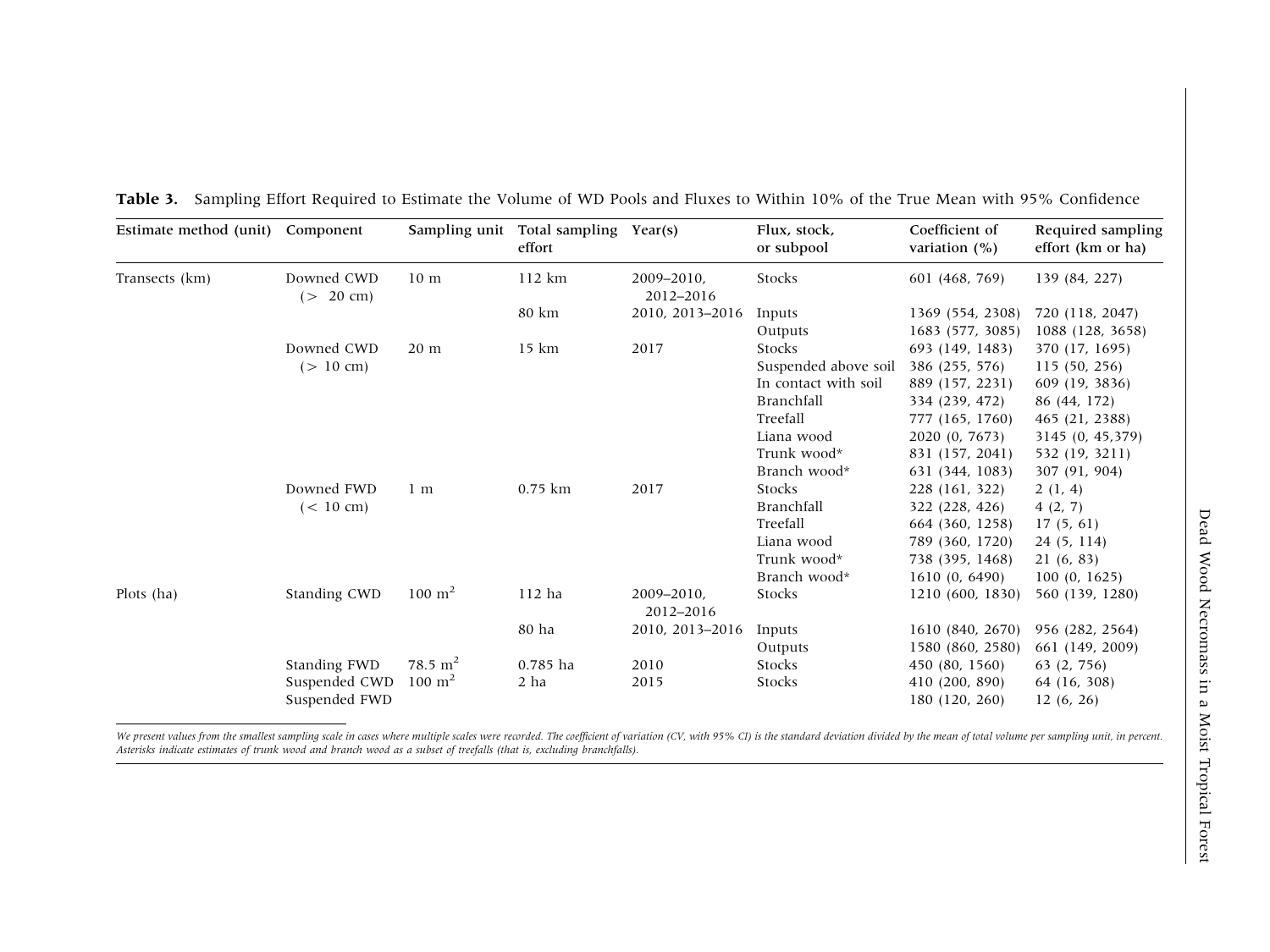

Figure 5. Annual variability in estimated downed and standing WD stocks (A) and CWD inputs (B) as mass (Mg ha<sup>-1</sup>) with 95% confidence intervals based on data from the 40  $\times$  40 m dynamics plot (filled symbols). Also presented are the estimated stocks from the long transects in 2010 and 2014 (open symbols). See Figure S2 for parallel estimates of WD volume.

by the predictable scaling of the coefficient of variation with increasing sampling scale (Table S8).

Because of this extreme spatial variability, substantial sampling efforts are necessary to precisely estimate WD stocks and fluxes. CWD and fluxes typically required larger sampling efforts than FWD and stocks because they were less frequent and the size range of FWD was more constrained  $(< 20$  cm, Table [3\)](#page-10-0). By contrast, the size distribution of CWD was strongly right-skewed and thus a huge sampling effort was necessary to characterize the frequency of large, high-leverage inputs (Figures S3–S4). Insufficient sampling efforts either overestimate or underestimate the frequency of large inputs, leading to chronic imprecision and misleading estimates. Small sampling efforts that miss large pieces of CWD will underestimate stocks and fluxes (for example, CWD from the 2014 long transects; Figure 5), whereas similar sampling efforts that encounter large pieces of WD will overestimate the stock or flux. The skewed distribution of WD sizes even inhibits predictions of the sampling efforts necessary for precise estimates. For example, the target sampling efforts that were estimated with less effort in this study tended to be smaller than those estimated with greater effort (Table [3](#page-10-0)).

Despite limited spatial structure, CWD inputs were non-randomly aggregated through time. Downed CWD inputs occurred 290, 250, and 180% more frequently than expected if a piece of CWD was input on the same 10-m transect section 1 year (binomial test:  $p < 0.001$ ), 2 years ( $p < 0.001$ ), and 3 years earlier ( $p = 0.05$ ), respectively. There was no association with downed inputs 4 years earlier (binomial test:  $p = 1.0$ ). This pattern is likely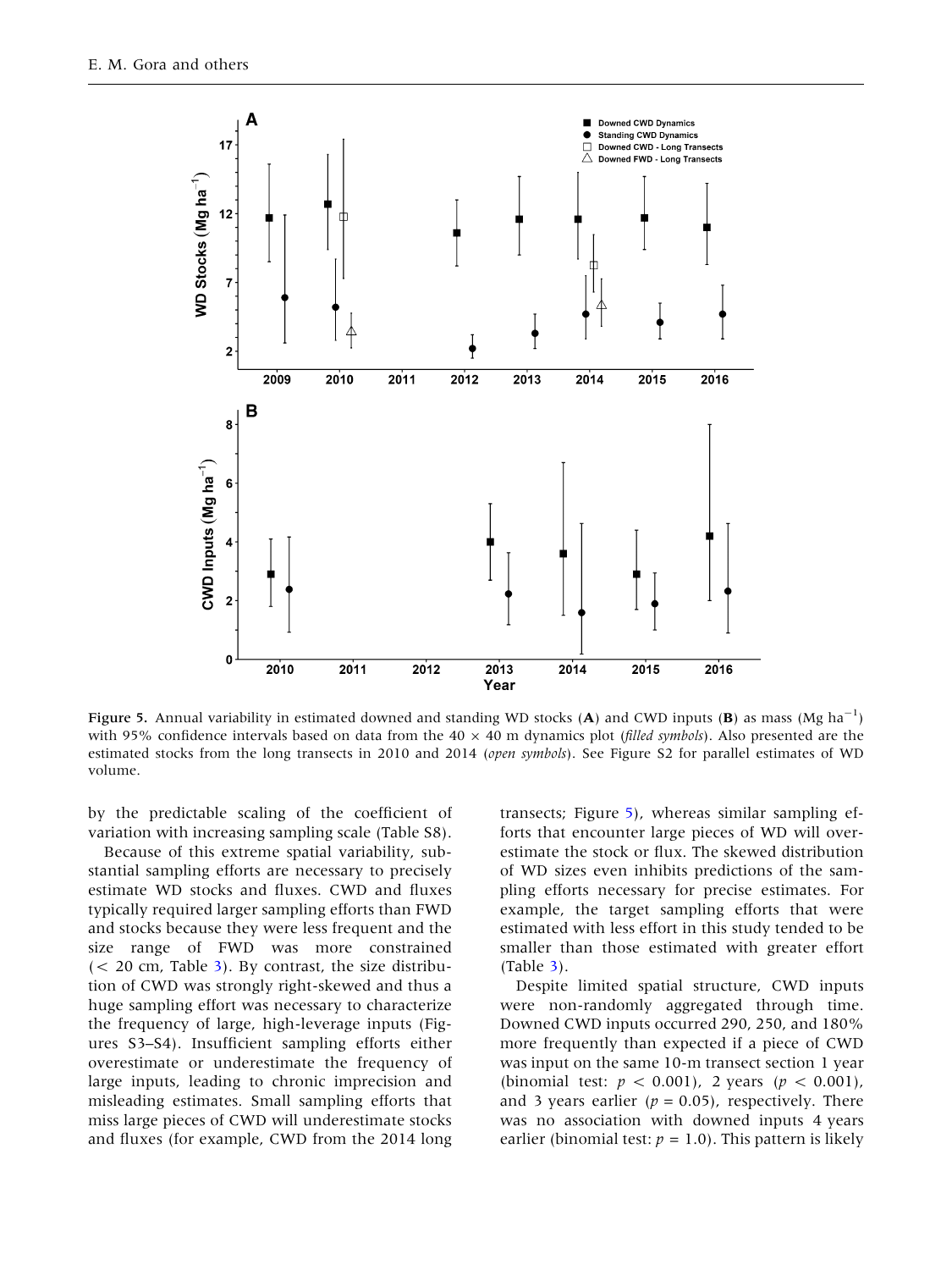the result of gap expansion or fragmentation of a standing dead tree as it enters the downed CWD pool over multiple years. By contrast, standing CWD inputs were not associated with previous inputs at the 100-m<sup>2</sup> (binomial test:  $p = 0.098$ ) or 1600-m<sup>2</sup> sampling scales (binomial test:  $p = 0.975$ ). Note that we have low power to detect differences in stocks and fluxes among years. The calculated sample efforts necessary for precise estimation of CWD stocks and inputs were greater than 130 km and greater than 500 ha, many times greater than the annual sample efforts in this study (16 km, Table [3](#page-10-0)). Consequently, our results should not be interpreted as evidence that CWD stocks and inputs are temporally homogenous; rather, qualitative comparisons of CWD stocks, fluxes, and patterns of aggregation suggest that inputs and stocks vary year to year (Figures [4](#page-8-0) and S2, Tables S2–S4).

# Residence Time and Decomposition Constants

The average residence times calculated from a steady-state model were 1.8 (2.0) years for standing CWD mass (volume) and 3.4 (3.6) years for downed CWD. Correspondingly, this indicates that 2.3 and 3.5 Mg ha<sup> $-1$ </sup> of wood necromass are output from the standing and downed CWD pools, respectively. Residence times calculated from remeasurements of individual pieces were consid-

erably more variable (Tables 4, S1). This variability was likely due to large differences in decomposition rates among pieces of CWD and imprecision associated with individual measurements of CWD density and diameter. The steady-state estimates closely resembled the individualized estimates assuming complete decomposition, suggesting that most of the pieces of CWD that fell below the minimum measurement threshold decomposed completely. Finally, sensitivity analysis revealed that individualized estimates were more sensitive to changes in diameter than changes in density (Table S1).

# **DISCUSSION**

Accurate estimates of WD pools and their spatiotemporal dynamics are necessary to understand carbon cycling. Here, we conducted the most comprehensive survey of WD in any tropical forest. Using the first-ever estimate of elevated WD in any forest type, we show that the majority of wood necromass is decomposing separated from the forest floor. We also demonstrate that uncommonly large sampling efforts are necessary to precisely estimate WD pools and fluxes due to the highly variable nature of CWD. These findings challenge the precision and reliability of many WD estimates and emphasize the need to consider the vertical distribution of WD in situ.

**Table 4.** Estimates of Downed and Standing CWD Residence Time and Decomposition Constant  $(\pm C I)$ Using a Steady-State Model and by Averaging Decomposition Constants from Individual Pieces of CWD, Weighted by Their Mass or Cross-sectional Mass

| CWD pool     | Calculation approach  | Estimate type                                     | Residence time (years) |                       |  |
|--------------|-----------------------|---------------------------------------------------|------------------------|-----------------------|--|
|              |                       |                                                   | <b>Mass</b>            | Volume                |  |
| Downed CWD   | Steady-state model    | Iteratively corrected inputs<br>divided by stocks | 3.44(2.56, 4.68)       | 3.58(2.62, 5.02)      |  |
|              |                       | Raw inputs divided by stocks                      | 3.96(2.93, 5.40)       | $4.10$ $(3.00, 5.57)$ |  |
|              | Average of individual | Minimum decomposition                             | 15.29 (13.19, 17.86)   | N/A                   |  |
|              | CWD pieces            | Maximum decomposition                             | 1.85(1.69, 2.00)       | N/A                   |  |
| Standing CWD | Steady-state model    | Iteratively corrected inputs<br>divided by stocks | $1.84$ $(1.21, 2.89)$  | 2.01(1.36, 3.03)      |  |
|              |                       | Raw inputs divided by stocks                      | 2.38(1.57, 3.85)       | 2.55(1.63, 3.93)      |  |
|              | Average of individual | Minimum decomposition                             | 29.24 (21.4, 42.28)    | N/A                   |  |
|              | CWD pieces            | Maximum decomposition                             | 3.87(3.13, 4.85)       | N/A                   |  |

Residence time is the inverse of the decomposition constant, k, in all cases (†). These steady-state model estimates either use measured values of CWD inputs (raw inputs) or iteratively corrected inputs to account for decomposition that occurred before inputs were measured (iteratively corrected inputs). The individualized estimates assume that the pieces of CWD leaving the pool either decomposed entirely (maximum decomposition) or only lost enough volume to fall below the minimum measurement threshold (minimum decomposition).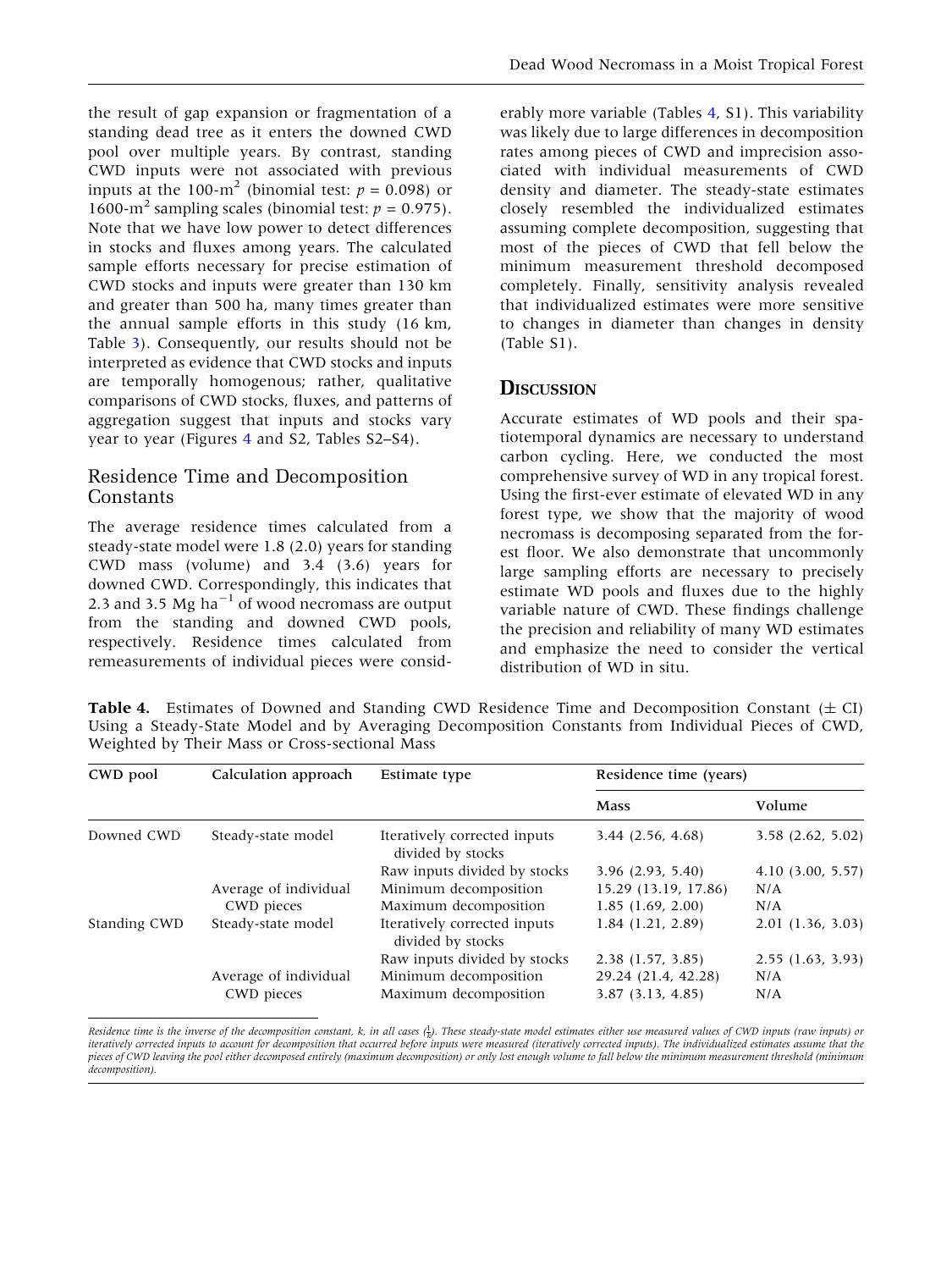The contemporary understanding of decomposition processes is based on ground-level studies (Adair and others [2008](#page-14-0); Bradford and others [2014](#page-14-0)), yet half or more of total WD stocks often are separated from the forest floor (more than 70% of total WD; Maass and others [2002](#page-15-0)). Standing WD alone can exceed total downed WD in undisturbed tropical forests (Delaney and others [1998](#page-15-0); reviewed by Palace and others [2012\)](#page-16-0), and here we show that an additional 25–50% of downed WD is actually elevated. Suspended WD may also be a substantial fraction of the total in other forests, even if it is a very minor component in our site (Ovington and Madgwick [1959](#page-16-0); Swift and others [1976;](#page-16-0) Christensen [1977\)](#page-14-0). We suggest that functionally relevant categorizations of WD should delineate whether a piece or section of WD directly contacts the forest floor.

Decomposition rates differ substantially between the forest floor and standing, suspended, or ele-vated WD (Fasth and others [2011;](#page-15-0) Přívětivý and others [2016](#page-16-0); Song and others [2017](#page-16-0)), but the relative contributions of differences in moisture content, nutrient availability, and organismal effects are untested in this context. Recent work has shown that decomposer communities and activities differ dramatically along a vertical gradient within tropical forests (Gora and others In press; Law and others In press). Termites readily consume groundlevel WD while largely ignoring suspended wood (Law and others In press), and slower decomposition above the forest floor is associated with the decreased abundance of fungal decomposers and increased abundance of bacterial decomposers (Gora and others In press). However, our general understanding of how wood decomposes and how to model wood decomposition still relies on ground-level studies (Thornton [1998](#page-16-0); Liski and others [2005](#page-15-0); Weedon and others [2009;](#page-16-0) reviewed by Cornwell and others [2009;](#page-15-0) but see Mäkinen and others [2006\)](#page-16-0) and/or experiments that only consider completely downed pieces of WD (that is, no elevated WD; van Geffen and others [2010;](#page-16-0) Cornelissen and others [2012](#page-15-0); Bradford and others [2014](#page-14-0); Zanne and others [2015](#page-16-0)). Until decomposition is viewed as a holistic process that incorporates aboveground decomposition, the factors that regulate wood decomposition and related aspects of carbon cycling will remain poorly understood.

Our results suggest that precise quantification of WD stocks and fluxes in old-growth tropical forests requires very large efforts. Necessary sampling efforts will differ among sites depending on local spatiotemporal variation and are likely to be lower in other sites that have lower and/or more

homogenous biomass stocks (for example, young secondary forests). Fundamentally, the problem is that a large proportion of woody debris stocks and fluxes in old-growth forests are in the few very large pieces (Figure S4) and large sampling efforts are needed to reliably capture these in representative amounts (Palace and others [2008\)](#page-16-0). Previous studies have generally underestimated uncertainty in WD stocks and fluxes because they have not fully accounted for spatial variability, as we did by bootstrapping over spatial sampling units (for example, Chambers and others [2000](#page-14-0)). Temporal variability, while undescribed, is likely substantial and further complicates the problem of quantifying WD stocks and fluxes. For any given level of precision, fluxes and residence times require larger sample sizes than stocks (Clark and others [2002](#page-15-0)). Consequently, the necessarily imprecise estimates of WD based on smaller datasets are useful starting points, but should be interpreted cautiously, particularly as parameters of global carbon cycling models.

Forest dynamics studies offer an alternative method for estimating WD fluxes using tree mortality and branchfall (Meakem and others [2017](#page-16-0)). Co-located with our study, Meakem and others  $(2017)$  $(2017)$  estimated WD ( $> 10$  cm DBH) inputs from tree mortality as 5.4 Mg ha<sup>-1</sup> y<sup>-1</sup> from 1985 to 2010. Branchfall was not included in this mortalitybased estimate, and we see that the difference between our estimate of WD inputs and Meakam's (9%) nearly equals the proportion of WD input as branchfall (8%, Table S5; also see Chave and others [2003\)](#page-14-0). This confirms that mortality-based estimates can be accurate for the treefall component of WD inputs. However, estimates of total branchfall range over 15–45% of all WD inputs (Malhi and others [2014;](#page-16-0) Marvin and Asner [2016](#page-16-0)) and the reasons for differences in branchfall are unclear. Consequently, tree mortality-based estimates of WD inputs require coordinated branchfall measurements to account for potentially large differences in branchfall inputs among sites.

Although direct comparisons with other forests are difficult, the WD stocks observed on BCI appeared relatively low (Baker and others [2007](#page-14-0)). Our estimates of residence times for standing CWD are shorter than the three previous estimates from tropical forests (Odum [1970;](#page-16-0) Lang and Knight [1979;](#page-15-0) Palace and others [2008](#page-16-0)), and downed CWD residence times were shorter than most tropical estimates (Palace and others [2012\)](#page-16-0). Given the substantial mass of CWD inputs in our study, the fast rates of decomposition likely caused the relatively low WD stocks observed here. Although we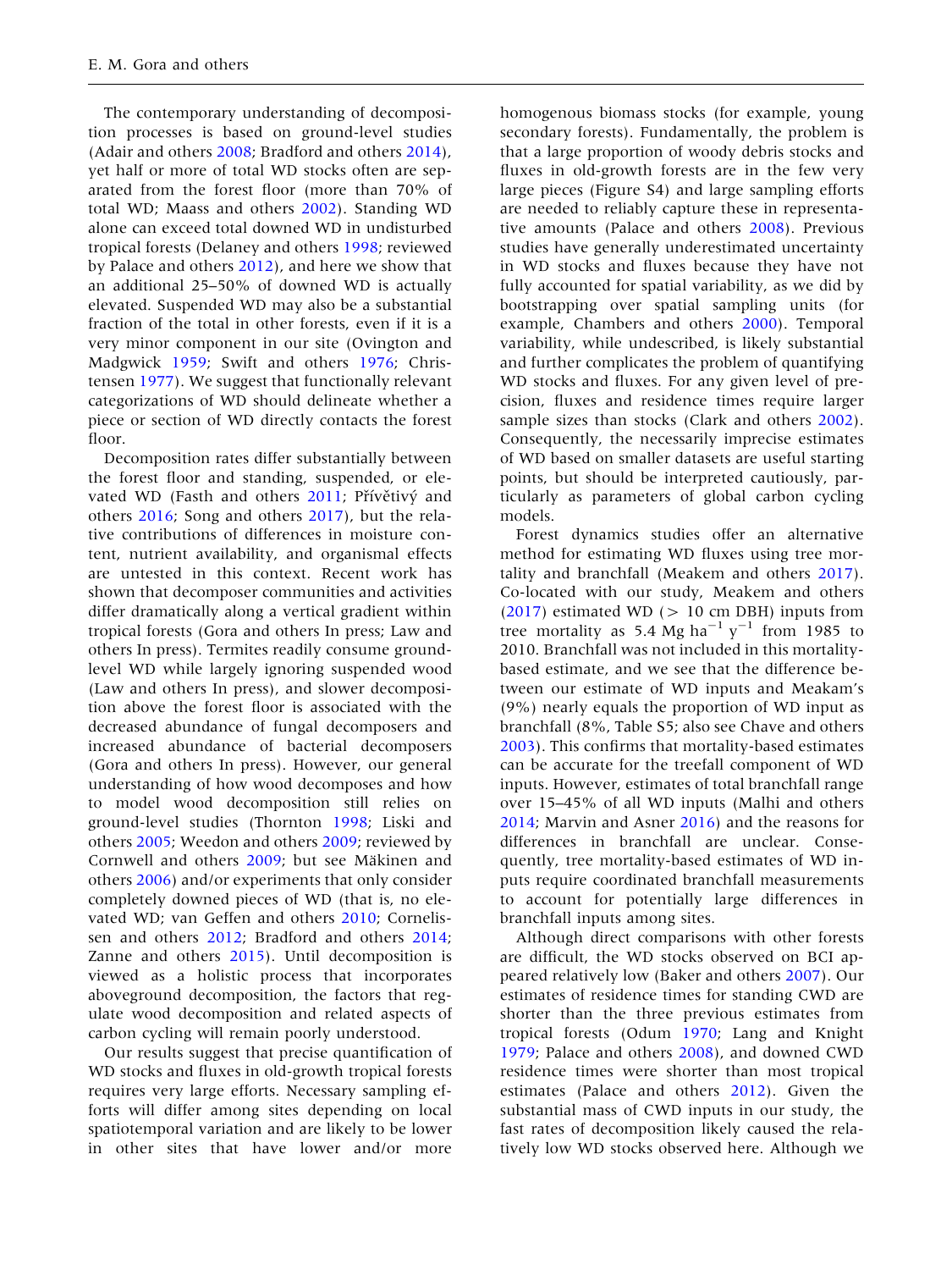<span id="page-14-0"></span>did not test mechanisms of decomposition, previous work concluded that oceanic sodium deposition caused faster rates of wood decomposition on BCI than in an inland Ecuadorian forest (Kaspari and others [2009;](#page-15-0) Clay and others [2015\)](#page-15-0). The possibility that regional abiotic conditions, such as proximity to salt water, can dramatically change decomposition rates emphasizes the need for replicated studies quantifying WD stocks and fluxes across a broad range of forests.

## Recommendations and Conclusions

This study provides a framework for the interpretation and design of forest inventory studies. Given the spatial variability observed here, future studies of WD should involve large sampling efforts to improve their precision, and all studies should use bootstrapping of spatial sampling units in estimating confidence intervals. The majority of variability in WD estimates was due to differences in wood volume; thus, we suggest sacrificing estimates of wood mass for greater sampling of wood volume when resources are limited. As for quantifying spatial structure, area-based approaches are preferable to line-intercept sampling as they do not miss pieces of WD. Additionally, by applying these recommendations across years, it will finally be possible to explore temporal variation in WD stocks and fluxes. Without precise and reliable estimates of WD, global carbon models are difficult to parameterize and the exact contribution of WD to carbon cycling remains unclear (Pan and others [2011\)](#page-16-0). Addressing these considerations in future studies should reduce uncertainty in forest inventories, thus improving our understanding of carbon cycling and related processes.

#### ACKNOWLEDGEMENTS

We thank Oris Acevedo, Melissa Cano, and the Smithsonian Tropical Research Institute for logistical support. We thank Pablo Ramos and Paulino Villarreal for field assistance. Comments from two anonymous reviewers improved the manuscript. This research was supported in part by the HSBC Climate Partnership and the Smithsonian Forest-GEO Program through H.C. Muller-Landau, and a Smithsonian Tropical Research Institute Fellowship and NSF Grant GRF-2015188266 to E.M. Gora.

#### REFERENCES

Adair EC, Parton WJ, Del Grosso SJ, Silver WL, Harmon ME, Hall SA, Burke IC, Hart SC. 2008. Simple three-pool model accurately describes patterns of long-term litter decomposition in diverse climates. Global Change Biology 14:2636–60.

- Anderson-Teixeira KJ, Davies SJ, Bennett AC, Gonzalez-Akre EB, Muller-Landau HC, Wright SJ, Salim KA, Zambrano AMA, Alonso A, Baltzer JL. 2015. CTFS-Forest GEO: A worldwide network monitoring forests in an era of global change. Global Change Biology 21:528–49.
- Anderson-Teixeira KJ, Wang MM, McGarvey JC, LeBauer DS. 2016. Carbon dynamics of mature and regrowth tropical forests derived from a pantropical database (T rop F or C-db). Global Change Biology 22:1690–709.
- Baas P, Ewers FW, Davis SD, Wheeler EA. 2004. Evolution of xylem physiology. In: Hemsley AR, Poole I, Eds. The evolution of plant physiology: from whole plants to ecosystems. London: Elsevier. p 273–95.
- Baker TR, Coronado ENH, Phillips OL, Martin J, van der Heijden GM, Garcia M, Espejo JS. 2007. Low stocks of coarse woody debris in a southwest amazonian forest. Oecologia 152:495– 504.
- Boddy L. 2001. Fungal community ecology and wood decomposition processes in angiosperms: from standing tree to complete decay of coarse woody debris. Ecological Bulletins: 43–56.
- Boddy L, Hynes J, Bebber DP, Fricker MD. 2009. Saprotrophic cord systems: dispersal mechanisms in space and time. Mycoscience 50:9–19.
- Boddy L, Owens EM, Chapela IH. 1989. Small scale variation in decay rate within logs one year after felling: Effect of fungal community structure and moisture content. FEMS Microbiology Letters 62:173–83.
- Bradford MA, Warren RJII, Baldrian P, Crowther TW, Maynard DS, Oldfield EE, Wieder WR, Wood SA, King JR. 2014. Climate fails to predict wood decomposition at regional scales. Nature Climate Change 4:625.
- Brown S. 1997. Estimating biomass and biomass change of tropical forests: a primer. Rome, Italy: Food & Agriculture Org. p 55p.
- Carlson BS, Koerner SE, Medjibe VP, White LJ, Poulsen JR. 2017. Deadwood stocks increase with selective logging and large tree frequency in Gabon. Global Change Biology 23:1648–60.
- Chambers JQ, Higuchi N, Schimel JP, Ferreira LV, Melack JM. 2000. Decomposition and carbon cycling of dead trees in tropical forests of the central Amazon. Oecologia 122:380–8.
- Chave J, Condit R, Lao S, Caspersen JP, Foster RB, Hubbell SP. 2003. Spatial and temporal variation of biomass in a tropical forest: results from a large census plot in Panama. Journal of Ecology 91:240–52.
- Chave J, Réjou-Méchain M, Búrquez A, Chidumayo E, Colgan MS, Delitti WB, Duque A, Eid T, Fearnside PM, Goodman RC, Henry M, Martínez-Yrízar A, Mugasha WA, Muller-Landau HC, Mencuccini M, Nelson BW, Ngomanda A, Nogueira EM, Ortiz-Malavassi E, Pélissier R, Ploton P, Ryan CM, Saldarriaga JG, Vieilledent G. 2014. Improved allometric models to estimate the aboveground biomass of tropical trees. Global Change Biology 20:3177–90.
- Christensen O. 1977. Estimation of standing crop and turnover of dead wood in a Danish oak forest. Oikos 28:177–86.
- Clark DA, Brown S, Kicklighter DW, Chambers JQ, Thomlinson JR, Ni J. 2001. Measuring net primary production in forests: concepts and field methods. Ecological Applications 11:356– 70.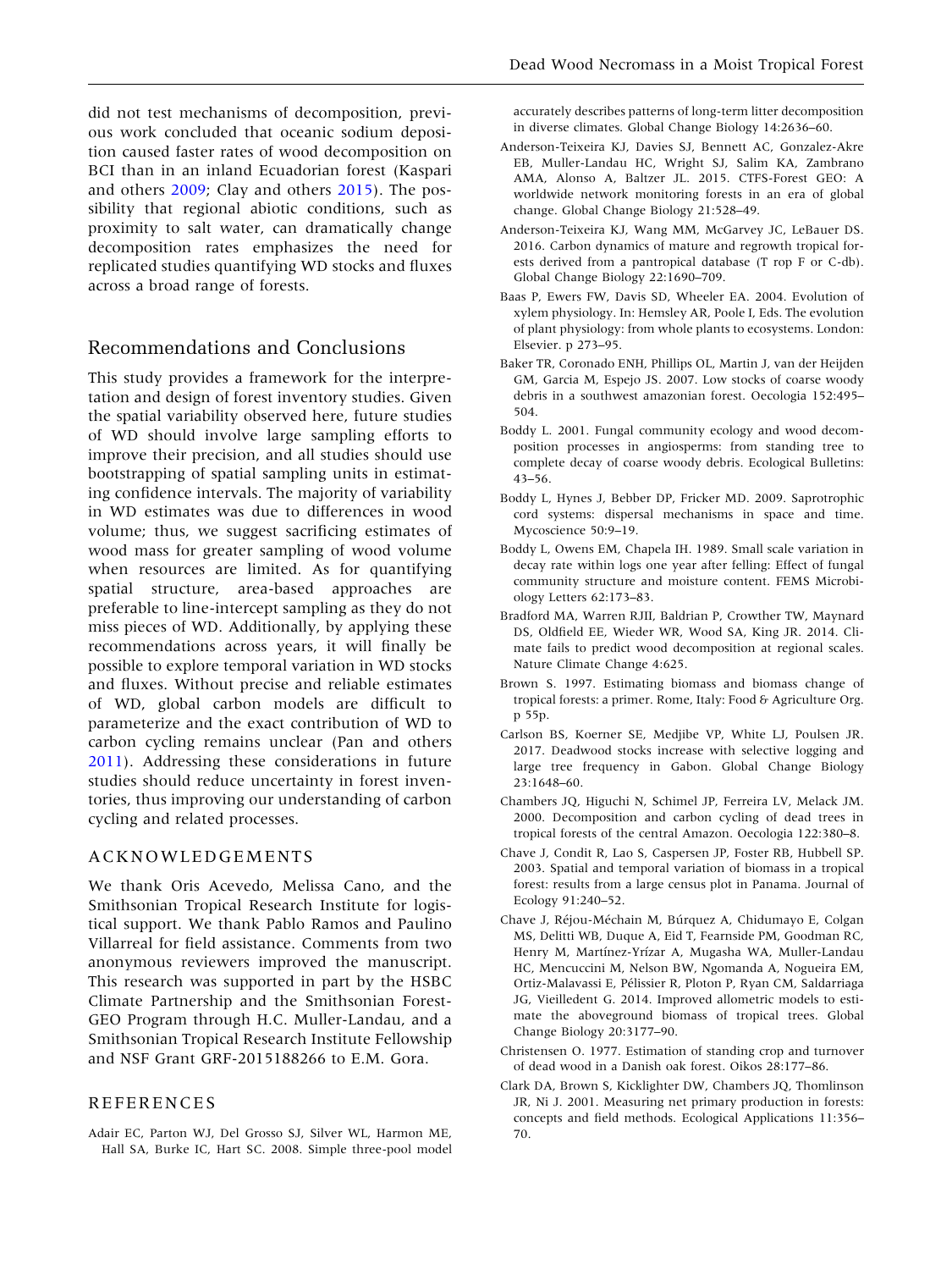- <span id="page-15-0"></span>Clark DB, Clark DA, Brown S, Oberbauer SF, Veldkamp E. 2002. Stocks and flows of coarse woody debris across a tropical rain forest nutrient and topography gradient. Forest Ecology and Management 164:237–48.
- Clay NA, Donoso DA, Kaspari M. 2015. Urine as an important source of sodium increases decomposition in an inland but not coastal tropical forest. Oecologia 177:571–9.
- Cleveland CC, Taylor P, Chadwick KD, Dahlin K, Doughty CE, Malhi Y, Smith WK, Sullivan BW, Wieder WR, Townsend AR. 2015. A comparison of plot-based satellite and Earth system model estimates of tropical forest net primary production. Global Biogeochemical Cycles 29:626–44.
- Cornelissen JHC, Sass-Klaassen U, Poorter L, van Geffen K, van Logtestijn RSP, van Hal J, Goudzwaard L, Sterck FJ, Klaassen RKWM, Freschet GT, van der Wal A, Eshuis H, Zuo J, de Boer W, Lamers T, Weemstra M, Cretin V, Martin R, Ouden Jd, Berg MP, Aerts R, Mohren GMJ, Hefting MM. 2012. Controls on coarse wood decay in temperate tree species: birth of the LOGLIFE experiment. AMBIO 41:231–45.
- Cornwell WK, Cornelissen JHC, Allison SD, Bauhus J, Eggleton P, Preston CM, Scarff F, Weedon JT, Wirth C, Zanne AE. 2009. Plant traits and wood fates across the globe: rotted, burned, or consumed? Global Change Biology 15:2431–49.
- Cushman KC, Muller-Landau HC, Condit RS, Hubbell SP. 2014. Improving estimates of biomass change in buttressed trees using tree taper models. Methods in Ecology and Evolution 5:573–82.
- Delaney M, Brown S, Lugo AE, Torres-Lezama A, Quintero NB. 1998. The quantity and turnover of dead wood in permanent forest plots in six life zones of Venezuela. Biotropica 30:2–11.
- Delignette-Muller ML, Dutang C. 2015. fitdistrplus: An R package for fitting distributions. Journal of Statistical Software 64:1–34.
- Doughty CE, Metcalfe DB, Girardin CAJ, Amézquita FF, Cabrera DG, Huasco WH, Silva-Espejo JE, Araujo-Murakami A, da Costa MC, Rocha W, Feldpausch TR, Mendoza ALM, da Costa ACL, Meir P, Phillips OL, Malhi Y. 2015. Drought impact on forest carbon dynamics and fluxes in Amazonia. Nature 519:78.
- Eaton JM, Lawrence D. 2006. Woody debris stocks and fluxes during succession in a dry tropical forest. Forest Ecology and Management 232:46–55.
- Falster DS, Duursma RA, Baltzer JL, Baraloto C, Battaglia M, Battles JJ, Bond-Lamberty B, van Breugel M, Camac J, Claveau Y. 2015. BAAD: a Biomass And Allometry Database for woody plants.
- Fasth BG, Harmon ME, Sexton J, White P. 2011. Decomposition of fine woody debris in a deciduous forest in North Carolina. The Journal of the Torrey Botanical Society 138:192–206.
- Gora EM, Battaglia LL, Schumacher HB, Carson WP. 2014. Patterns of coarse woody debris volume among 18 late-successional and mature forest stands in Pennsylvania1. The Journal of the Torrey Botanical Society 141:151–60.
- Gurdak DJ, Aragão LE, Rozas-Dávila A, Huasco WH, Cabrera KG, Doughty CE, Farfan-Rios W, Silva-Espejo JE, Metcalfe DB, Silman MR. 2014. Assessing above-ground woody debris dynamics along a gradient of elevation in Amazonian cloud forests in Peru: balancing above-ground inputs and respiration outputs. Plant Ecology & Diversity 7:143–60.
- Harmon ME, Franklin JF, Swanson FJ, Sollins P, Gregory SV, Lattin JD, Anderson NH, Cline SP, Aumen NG, Sedell JR, Lienkaemper GW, Cromack K Jr, Cummins KW. 1986. Ecol-

ogy of coarse woody debris in temperate ecosystems. Advances in Ecological Research 15:133–302.

- Harmon ME, Sexton J. 1996. Guidelines for measurements of woody detritus in forest ecosystems. Publication Number 20, US LTER Network Office, University of Washington, Washington, USA, p73.
- Harmon ME, Whigham DF, Sexton J, Olmsted I. 1995. Decomposition and mass of woody detritus in the dry tropical forests of the northeastern Yucatan Peninsula, Mexico. Biotropica: 305–316.
- Hubbell SP, Foster RB. 1983. Diversity of canopy trees in a neotropical forest and implications for conservation. In: Sutton SL, Whitmore TC, Chadwick AC, Eds. Tropical rain forest: ecology and management. Oxford: Blackwell Scientific. p 25– 41.
- Iwashita DK, Litton CM, Giardina CP. 2013. Coarse woody debris carbon storage across a mean annual temperature gradient in tropical montane wet forest. Forest Ecology and Management 291:336–43.
- Janisch J, Harmon M. 2002. Successional changes in live and dead wood carbon stores: implications for net ecosystem productivity. Tree Physiology 22:77–89.
- Johnsson M, Stallard R. 1989. Physiographic controls on the composition of sediments derived from volcanic and sedimentary terrains on Barro Colorado Island, Panama. Journal of Sedimentary Research 59:768–81.
- Kaspari M, Yanoviak SP, Dudley R, Yuan M, Clay NA. 2009. Sodium shortage as a constraint on the carbon cycle in an inland tropical rainforest. Proceedings of the National Academy of Sciences 106:19405–9.
- Keller M, Palace M, Asner GP, Pereira R, Silva JNM. 2004. Coarse woody debris in undisturbed and logged forests in the eastern Brazilian Amazon. Global Change Biology 10:784–95.
- Kissing LB, Powers JS. 2010. Coarse woody debris stocks as a function of forest type and stand age in Costa Rican tropical dry forest: long-lasting legacies of previous land use. Journal of Tropical Ecology 26:467–71.
- Král K, Janík D, Vrška T, Adam D, Hort L, Unar P, Šamonil P. 2010. Local variability of stand structural features in beech dominated natural forests of Central Europe: implications for sampling. Forest Ecology and Management 260:2196–203.
- Lang GE, Knight DH. 1979. Decay rates for boles of tropical trees in Panama. Biotropica 11:316–17.
- Larjavaara M, Muller-Landau HC. 2010. Comparison of decay classification, knife test, and two penetrometers for estimating wood density of coarse woody debris. Canadian Journal of Forest Research 40:2313–21.
- Larjavaara M, Muller-Landau HC. 2011. Cross-section mass: an improved basis for woody debris necromass inventory. Silva Fennica 45:291–8.
- Leigh EG Jr. 1999. Tropical Forest Ecology: A View from Barro Colorado Island. Oxford, England, UK: Oxford University Press.
- Liski J, Palosuo T, Peltoniemi M, Sievänen R. 2005. Carbon and decomposition model Yasso for forest soils. Ecological Modelling 189:168–82.
- Maass JM, Martínez-Yrízar A, Patiño C, Sarukhán J. 2002. Distribution and annual net accumulation of above-ground dead phytomass and its influence on throughfall quality in a Mexican tropical deciduous forest ecosystem. Journal of Tropical Ecology 18:821–34.